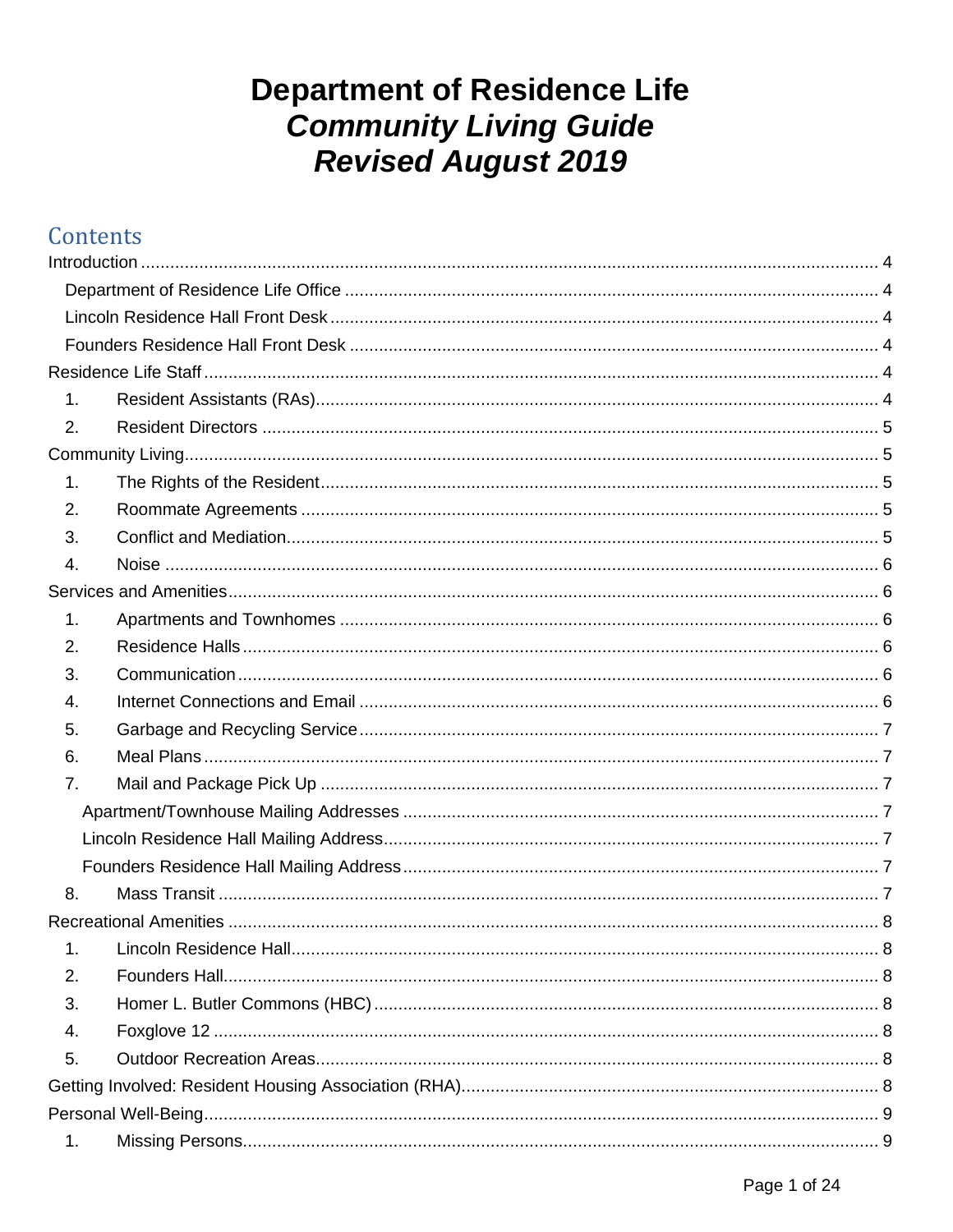| 2.  |  |
|-----|--|
| 3.  |  |
|     |  |
| 1.  |  |
| 2.  |  |
| 3.  |  |
| 4.  |  |
|     |  |
| 1.  |  |
| 2.  |  |
| 3.  |  |
| 4.  |  |
| 5.  |  |
| 6.  |  |
|     |  |
| 1.  |  |
| 2.  |  |
| 3.  |  |
| 4.  |  |
| 5.  |  |
|     |  |
| 1.  |  |
| 2.  |  |
| 3.  |  |
| 4.  |  |
| 5.  |  |
| 6.  |  |
| 7.  |  |
| 8.  |  |
| 9.  |  |
| 10. |  |
| 11. |  |
| 12. |  |
| 13. |  |
| 14. |  |
| 15. |  |
| 16. |  |
| 17. |  |
| 18. |  |
| 19. |  |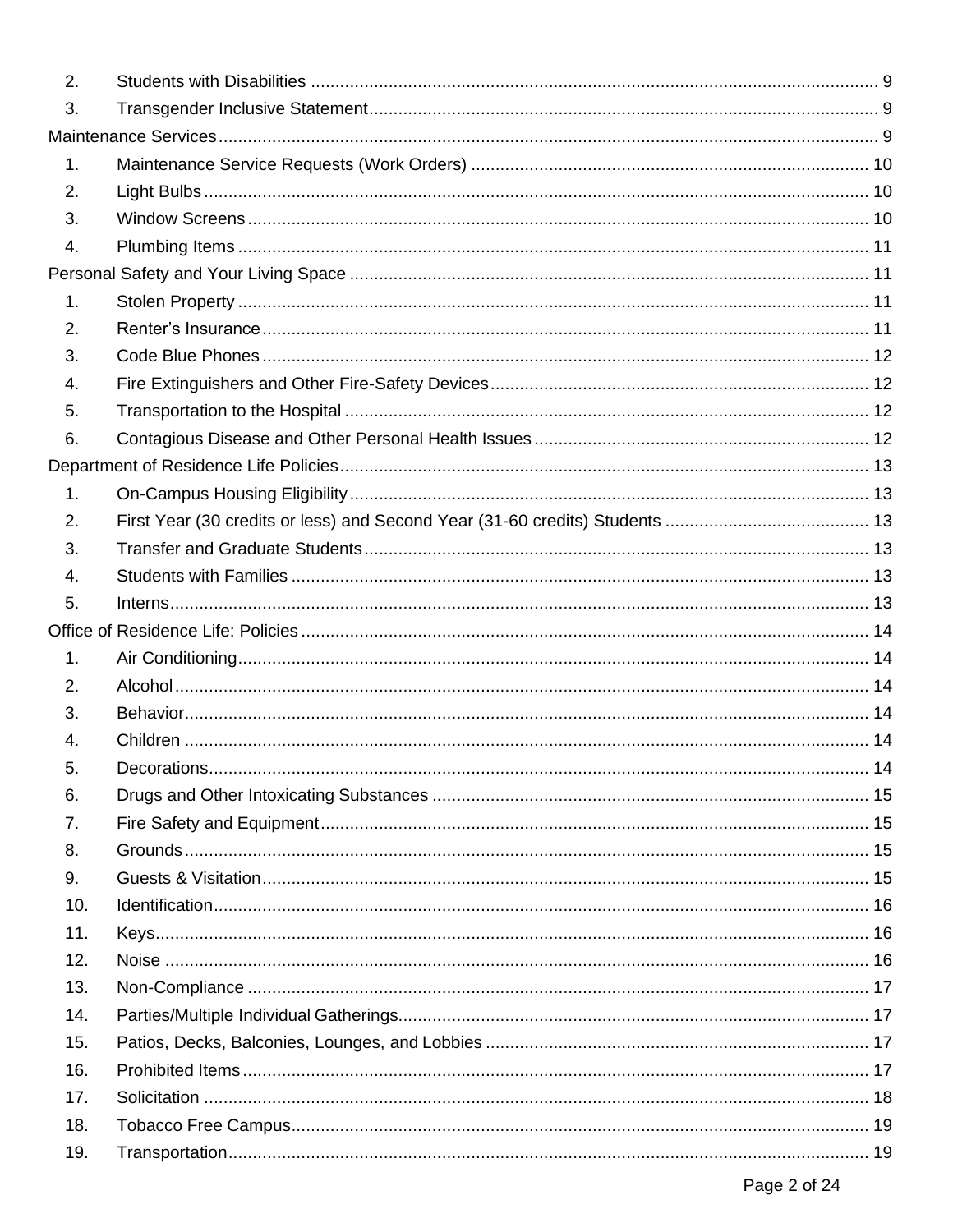| 20.            |  |  |
|----------------|--|--|
| 21.            |  |  |
|                |  |  |
| 1.             |  |  |
| 2.             |  |  |
| 4.             |  |  |
| 5.             |  |  |
| 6.             |  |  |
| 7.             |  |  |
| 8.             |  |  |
| 9.             |  |  |
| 10.            |  |  |
|                |  |  |
| 1 <sub>1</sub> |  |  |
| 2.             |  |  |
| 3.             |  |  |
| 4.             |  |  |
|                |  |  |
| 1.             |  |  |
| 2.             |  |  |
| 3.             |  |  |
| 4.             |  |  |
| 5.             |  |  |
| 6.             |  |  |
| 7.             |  |  |
| 8.             |  |  |
| 9.             |  |  |
| 10.            |  |  |
| 11.            |  |  |
|                |  |  |
| 1.             |  |  |
| 2.             |  |  |
| 3.             |  |  |
| 4.             |  |  |
| 5.             |  |  |
| 6.             |  |  |
| 7.             |  |  |
| 8.             |  |  |
| 9.             |  |  |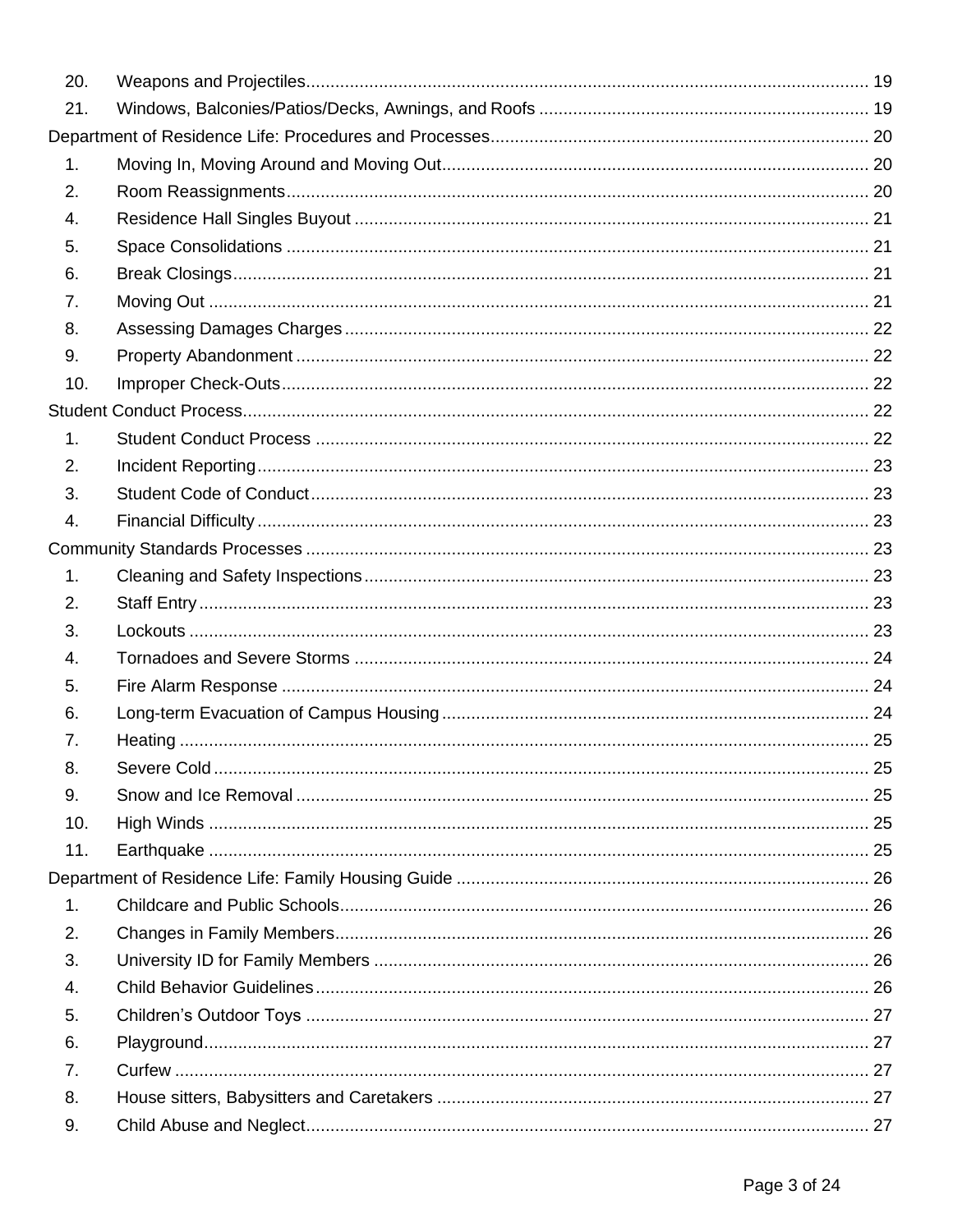# <span id="page-3-0"></span>**Introduction**

Welcome to Residence Life at the University of Illinois Springfield! This handbook has been put together to help you navigate your home at UIS. This information should enable you to best experience life as a resident at UIS this academic year. The Residence Life staff is dedicated and committed to providing you with a safe, clean living environment and developing an informed, responsible community. For questions not answered here, please contact your Resident Assistant or Resident Director; or visit, call, or email the Department of Residence Life in the Homer Butler Commons.

## <span id="page-3-1"></span>**Department of Residence Life Office**

University of Illinois at Springfield One University Plaza MS HBC1 Springfield, Illinois 62703 Phone: (217) 206-6190 Fax: (217) 206-7821 Email: [reslife@uis.edu](mailto:reslife@uis.edu) URL: [www.uis.edu/residencelife](http://www.uis.edu/residencelife)

#### <span id="page-3-2"></span>**Lincoln Residence Hall Front Desk**

Phone: (217) 206-6200

## <span id="page-3-3"></span>**Founders Residence Hall Front Desk**

Phone: (217) 206-8474

## <span id="page-3-4"></span>**Residence Life Staff**

The Residence Life staff is here to answer your questions and assist you in making the on campus living safe and comfortable. We are here to provide you with growth and development opportunities as you pursue your degree. You are encouraged to get to know the staff and know they are each a partner in your academic and personal development.

#### <span id="page-3-5"></span>**1. Resident Assistants (RAs)**

A team of RAs resides in each community with Residence Life including the apartments, townhouses, and residence halls. Your RA can be one of the most important people you will interact with at UIS. The RAs have been selected because of their leadership ability, interpersonal skills, positive attitudes, and judgment. Your RAs are experienced residents and students who act as your community builder, role model, problem solver, helper, and advocate. The RA's role is to provide support for your academic success and to be a mentor for you while living on-campus with Residence Life.

Your RA is an excellent resource and can be called upon to discuss feelings of homesickness, roommate concerns, academic questions, or inquiries about campus involvement. An RA is on call (RAOC) every night to support your residential community. They can assist you with noise complaints, lock-outs, fire alarms, or dealing with roommate conflicts. To contact the RA on call, please contact one of the following:

- Lincoln Residence Hall RA On-Call (217) 306-2903
- Founders Residence Hall RA On-Call (217) 306-2905
- West Campus Townhouses RA On-Call (217) 306-2907
- East Campus Apartments RA On-Call (217) 306-2909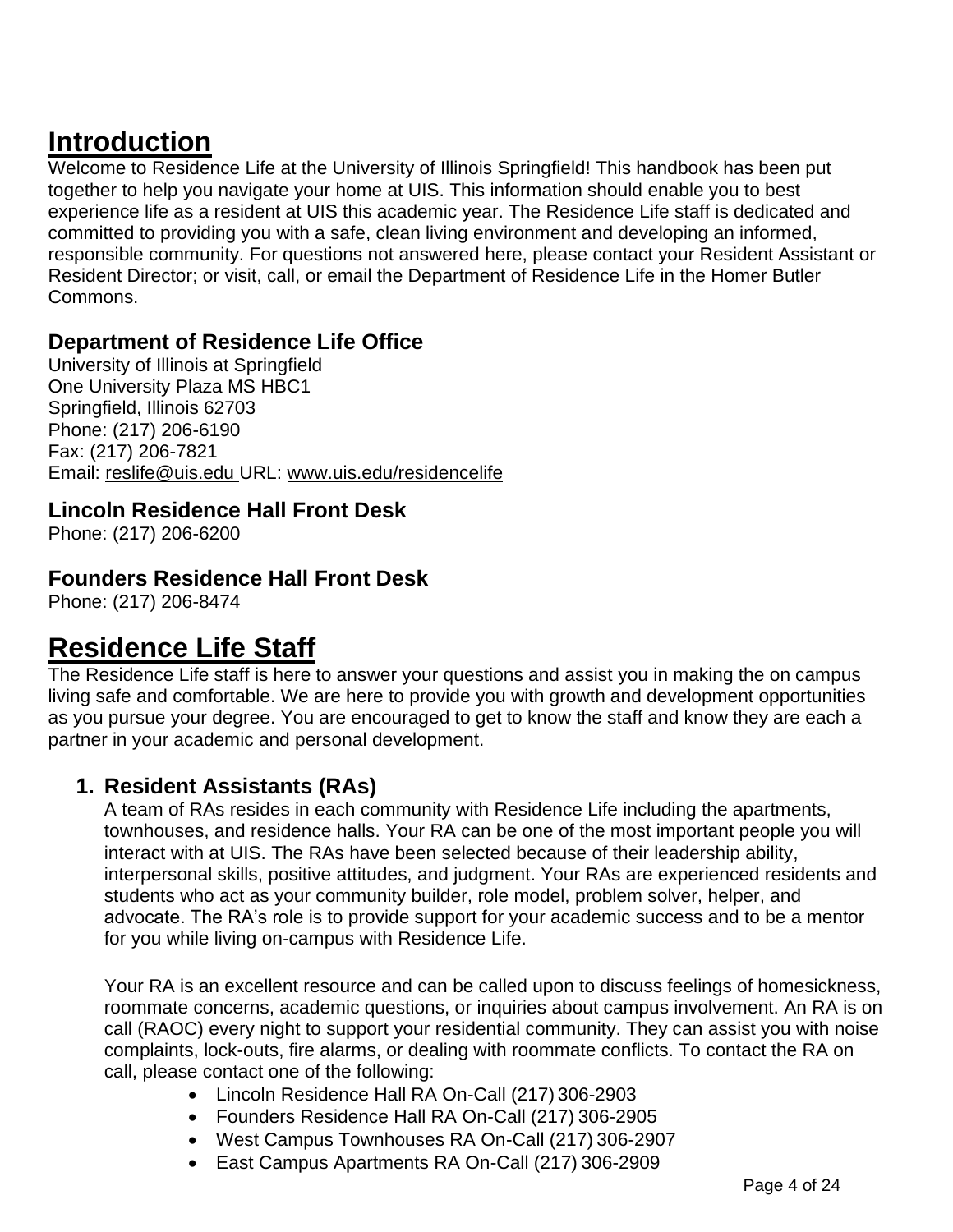• If the RAOC cannot be reached at the numbers listed above, please contact the RAOCvia the UIS Police Department at the non-emergency number 206- 6690; or during regular business hours by calling the Residence Life Office at (217) 206-6190.

## <span id="page-4-0"></span>**2. Resident Directors**

Resident Directors (RDs) are full-time professional staff members who reside in Lincoln and Founders Residence Halls, the West Campus Townhomes, and the East Campus Apartments. Resident Director responsibilities include community development, training and supervision of RA staff, intervention in behavioral disturbances, support during emotional crises, and student support and special projects to aid individual student development. Please don't hesitate to set up an appointment with your RD if you have questions or concerns about your living environment - or if you just want to visit!

# <span id="page-4-1"></span>**Community Living**

Being a part of a community is a wonderful experience and can provide you with lifelong friends. Living in a community also comes with a variety of responsibilities. The Department of Residence Life encourages community building and positive developmental opportunities.

## <span id="page-4-2"></span>**1. The Rights of the Resident**

The following list of rights are what you, your roommates, your suitemates and your neighbors should consider when resolving disputes:

- The right to read and study free from undue interference in one's room. Unreasonablenoise and other distractions inhibit the exercise of this right.
- The right to sleep without undue disturbance from noise, guests of a roommate, etc.
- The right to expect roommate(s) will respect one's personal belongings.
- The right to a clean environment in which to live.
- The right to free access to one's room and facilities without pressure from a roommate.
- The right to privacy.
- The right to have guests with the expectation guests are to respect the rights of thehost's roommate and other residents of the floor and building.
- The right to confront any situation in which they feel their rights are taken away.
- The right to be free of fear and intimidation, physical and emotional.
- The right to expect reasonable cooperation in the use of shared appliances.

#### <span id="page-4-3"></span>**2. Roommate Agreements**

All residents are expected to complete a roommate agreement form with their roommate(s) at the beginning of the semester, and at each time a roommate switch occurs. These forms establish an open line of communication between roommates and allow you to talk through expectations of each other. Should a roommate disagreement ever come up throughout the year, Residence Life staff will use the Roommate Agreement Form to help mediating a conversation among roommates and work toward achieving a resolution to the conflict.

#### <span id="page-4-4"></span>**3. Conflict and Mediation**

Residents are expected to respect and openly communicate with their roommates/suitemates/neighbors. The best way to avoid a conflict is to speak openly, honestly, directly, and immediately to the person(s) involved.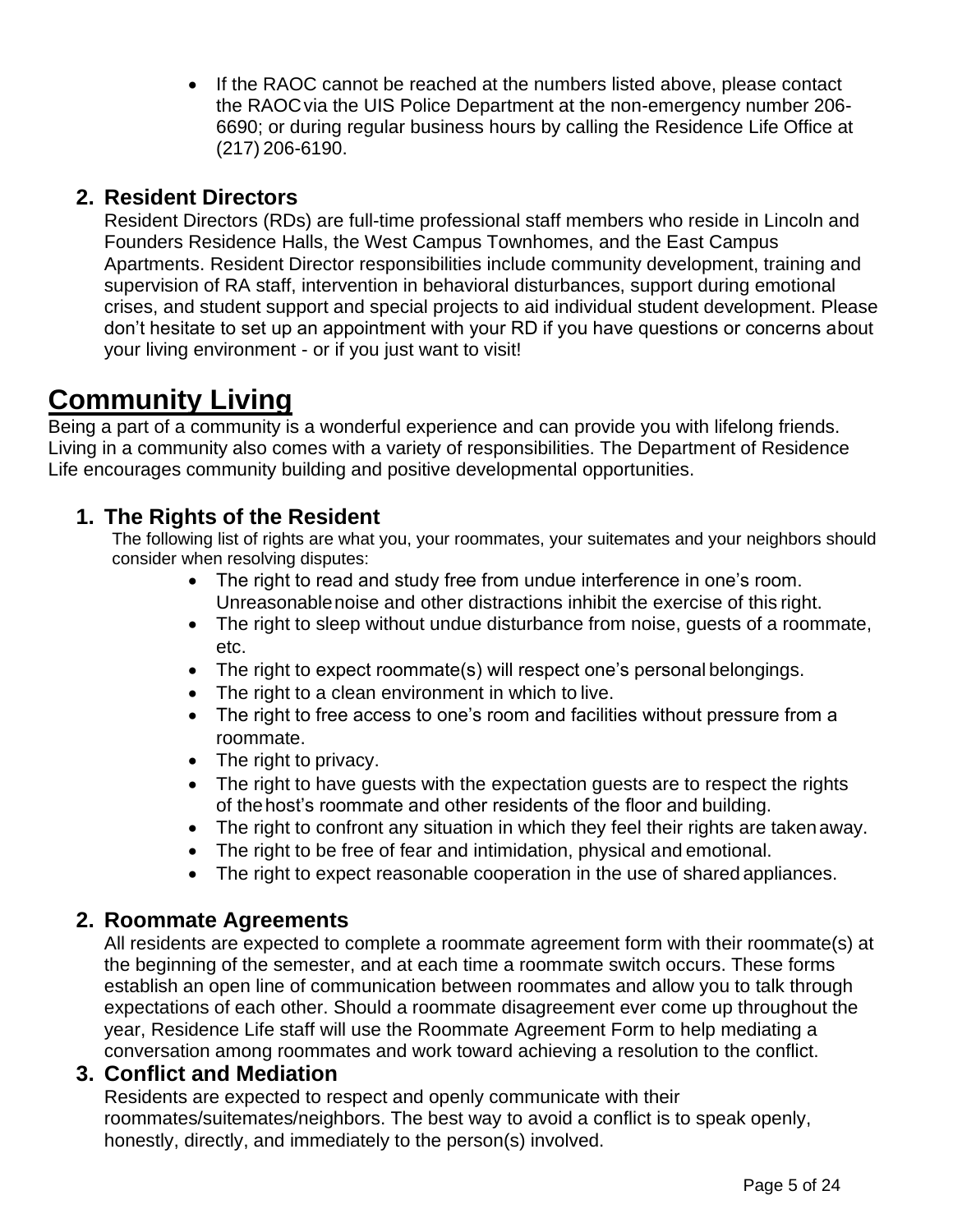The Department of Residence Life expects you to attempt to talk to your roommates, suitemates and neighbors to resolve conflicts and deal with issues and concerns first. We are happy to mediate a conflict if the initial conversation does not serve effective. Please note if a relationship ends with one party moving away, it is usually the reporting party whom moves spaces. If the situation is entirely an interpersonal problem, the Department of Residence Life will not allow a resident toforce out another. Room Reassignment requests must be filed with the area RD.

#### <span id="page-5-0"></span>**4. Noise**

Noise levels in and around our communities are expected to be moderate and conducive to a positive academic learning environment. Residents have a right to sleep and study free from undue interference in their living spaces. Roommates, suitemates and neighbors should reach a general agreement about acceptable noise levels to prevent conflict. If you are having difficulty with a suitemate or neighbors regarding noise, please attempt to talk to all suitemates and/or neighbors and resolve the problem. If you have further problems, you should contact your RA or call the RA on Call.

## <span id="page-5-1"></span>**Services and Amenities**

The Department of Residence Life strives to provide excellent service to our students. Please contact your RD if you have questions about the amenities and services listed below.

#### <span id="page-5-2"></span>**1. Apartments and Townhomes**

The Apartments and Townhouses come fully furnished with dining and living room furniture, a bed, dresser, and a desk in each bedroom. You have wireless internet coverage, campus cable, electric, heat, water, and sewer included in your housing rate. Dishwashers are provided in all townhouse units and renovated apartments. Each court has a laundry, recycling and trash facility near your unit.

#### <span id="page-5-3"></span>**2. Residence Halls**

The Residence Halls come with fully furnished bedrooms, which include a bed, desk, and dresser. The residential wings of the buildings are secured 24-hours a day and require a swiped iCard to obtain access. You have wireless internet and campus cable in your room. There are laundry facilities on each floor of Founders and in each wing of Lincoln.

#### <span id="page-5-4"></span>**3. Communication**

The Department of Residence Life will only contact you via your UIS email account. The Residence Life Office delivers important information to your student email account regarding entries, emergencies, packages, events and activities. Be sure to check your UIS email regularly to stay up- to-date on important announcements related to your UIS experience.

#### <span id="page-5-5"></span>**4. Internet Connections and Email**

Internet service is part of each student's housing fees. Every bedroom on campus is wired for connection to the Campus Data Network, additionally UISWiFi is accessible in all units. Residents who wish to access internet using hard line connections must provide their own Ethernet cable. UISWiFi is available to anyone who has a valid UIS Network ID.

For more information or to report a problem with your internet service, visit the ITS website: [http://www.uis.edu/ITS/ T](http://www.uis.edu/ITS/)echnical assistance is available at the ITS Desk at 6-7357.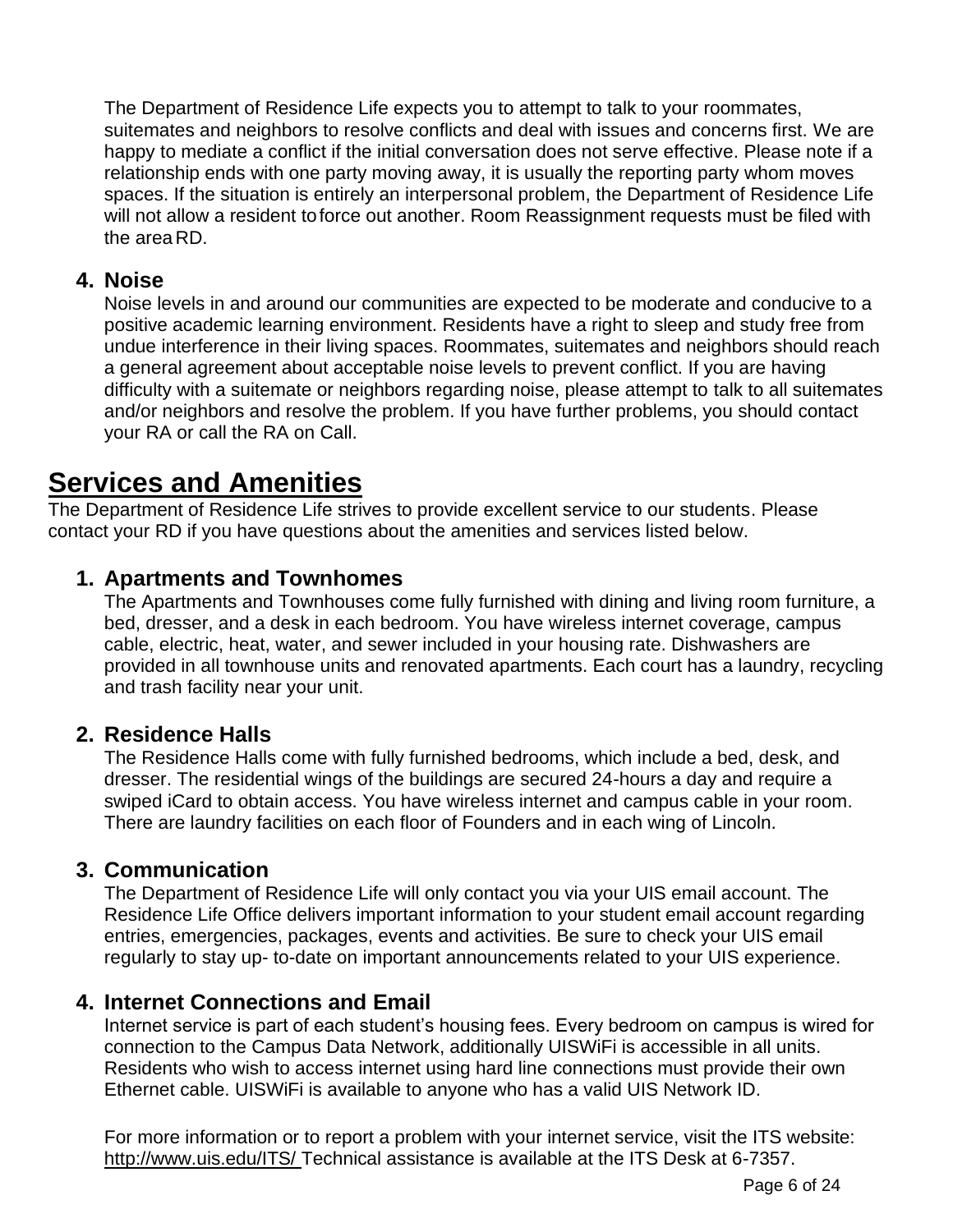## <span id="page-6-0"></span>**5. Garbage and Recycling Service**

The Department of Residence Life supports the mission for environmental sustainability. Recycling containers are provided within all housing areas. Residents are highly encouraged to be a positive global citizen and take a few minutes each day to help reduce personal waste and recycle.

#### <span id="page-6-1"></span>**6. Meal Plans**

UIS offers several meal plan options to our residents. Residence Hall residents are required to purchase one of three offered meal plans because there are no cooking facilities in the halls. Apartment and Townhouse residents have the option of a smaller apartment meal plan or residents not part of a residential requirement may choose not to have a meal plan because their units are equipped with kitchens. To learn more about your meal plan options, please go to: [http://www.uis.edu/foodservice/mealplans.](http://www.uis.edu/foodservice/mealplans)

#### <span id="page-6-2"></span>**7. Mail and Package Pick Up**

All campus residents are assigned a mailbox near your living area. Please have all of your mail addressed as follows:

<span id="page-6-3"></span>Apartment/Townhouse Mailing Addresses

(Your name) #### Street Name Court Name Apt. # Springfield IL 62703 \*see next page for Street Names

<span id="page-6-4"></span>Lincoln Residence Hall Mailing Address (Your name) LRH, Mailbox # 2160 Vachel Lindsay Drive Springfield, IL 62703

<span id="page-6-5"></span>Founders Residence Hall Mailing Address

(Your name) Founders, Mailbox # 4800 Eliza Farnham Drive Springfield, IL 62703

Misdirected mail should be returned to the front desk. You will be notified via email whenever a package arrives for you. Packages for Lincoln residents can be picked up at the LRH Front Desk, Founders residents can go to the FRH Front Desk, and Townhouse/Apartment residents can go to the Residence Life Office within the Homer Butler Commons. Please be prepared to show your UIS iCard, or other picture identification, when picking up your package.

When moving out, a change of address card should be filled out to ensure mail is delivered to the appropriate address. The Department of Residence Life will not forward mail.

#### <span id="page-6-6"></span>**8. Mass Transit**

Alternative transportation is available in the Springfield area. Springfield provides mass transit in the form of Abraham Lincoln Capital Airport, Amtrak, Greyhound, and the Springfield Mass Transit bus system. The Division of Student Affairs offers a weekly shuttle to local shopping districts and a shuttle to and from the Amtrak station before and after each break.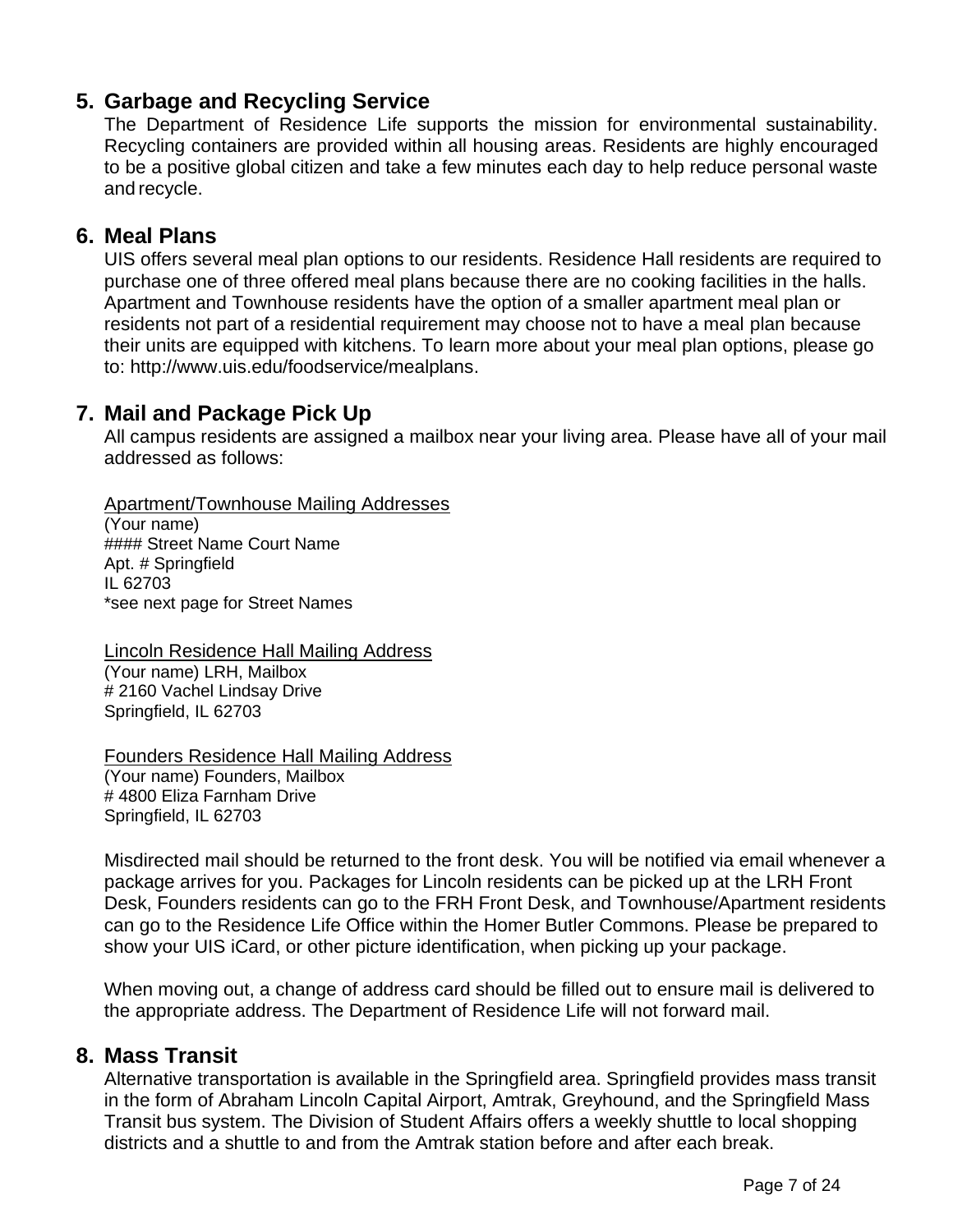# <span id="page-7-1"></span><span id="page-7-0"></span>**Recreational Amenities**

## **1. Lincoln Residence Hall**

Lincoln recreation areas feature the Great Room with fireplace and a large meeting room. Sports equipment and board games are available for check out at the front desk.

\*To reserve spaces in LRH, please contact the Residence Life Office.

### <span id="page-7-2"></span>**2. Founders Hall**

Founders Hall features a lounge area with a television and fireplace in the main lobby. Sports equipment and board games are available for check out at the front desk. Founders Hall is also home to two academic classrooms and the Student Affairs Office.

\*To reserve a Founders Hall Classroom please contact Janice Marvel at [jmarv1@uis.edu.](mailto:jmarv1@uis.edu)

#### <span id="page-7-3"></span>**3. Homer L. Butler Commons (HBC)**

Homer L. Butler Commons is the hub of Residence Life and home to our main office.HCB is the site of social functions, club meetings, and other activities sponsored by student clubs and organizations. In addition to the Residence Life Office, the Homer Butler Commons includes a lounge, kitchen, and two smart conference rooms. \*To reserve spaces in LRH, please contact the Residence Life Office.

#### <span id="page-7-4"></span>**4. Foxglove 12**

Foxglove 12 houses the Resident Housing Association office and is available as a study or programming space. There is a kitchen and living room available for student use during posted hours.

#### <span id="page-7-5"></span>**5. Outdoor Recreation Areas**

Residents living with Residence Life have several areas for outdoor recreation available to them. Residents have access to two outdoor basketball courts, two sand volleyball courts, a softball diamond, cricket field, tennis courts, the UIS Pond, and a bike/walking path. Please note that fishing, but not swimming, is permitted at the campus pond. Fishers must be properly licensed with the state of Illinois.

## <span id="page-7-6"></span>**Getting Involved: Resident Housing Association (RHA)**

RHA is a student organization led by residents of our communities. RHA consists of an elected board, area Community Councils, and a General Assembly. Any residents who would like to get involved and help plan programs; become a student leader; or serve as an advocate for student ideas, feedback and concerns is asked to participate. Your RA can tell you how!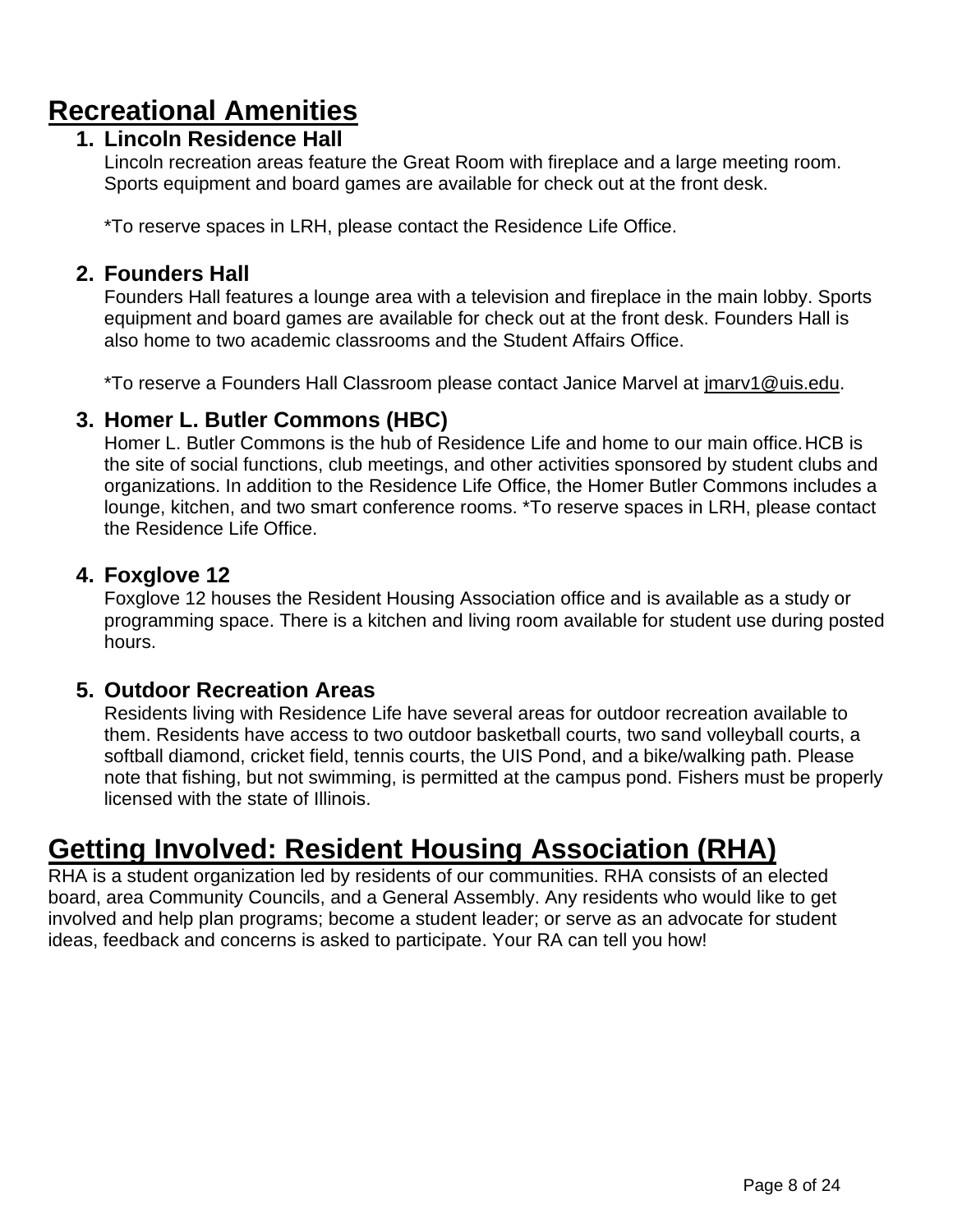# <span id="page-8-1"></span><span id="page-8-0"></span>**Personal Well-Being**

#### **1. Missing Persons**

If you do not see your roommate for an unusual length of time and become concerned, please contact your RA, the RAOC, your RD or the Residence Life Office at (217) 206-6190. Professional Residence Life Staff will investigate and contact parents, emergency contacts, and police as necessary.

#### <span id="page-8-2"></span>**2. Students with Disabilities**

If you have particular needs for your living environment, please visit the Office of Disability Services in the Human Services Building (HRB 80) for specialized assistance. Accessible and/or adaptable living conditions are available in every community and all fire alarm systems have both audio and visual alarm signals. Residents are strongly encouraged to disclose their need at the time of application or upon origination of need in order to be properly assigned to the most appropriate space. Requests for accommodations will be verified through the Office of Disability Services and then Residence Life will make reasonable accommodations.

#### <span id="page-8-3"></span>**3. Transgender Inclusive Statement**

The Department of Residence Life is committed to providing a safe and comfortable living environment for all students, including those whose gender identity and/or expression differs from the sex assigned to them at birth. Residence Life respects and affirms a student's gender identity and/or expression, prioritizes our student's physical and emotional safety, and will find the best match between the student's needs and the options available. Students seeking additional support in the University environment should contact the Office of Gender and Sexuality Student Services. When Gender Inclusive Housing is needed, please follow the specific instructions listed on the Residence Life [Gender Inclusive Housing website.](https://www.uis.edu/residencelife/livingatuis/options/gnh/)

## <span id="page-8-4"></span>**Maintenance Services**

Students are responsible for the cleaning of their own private bathrooms as well as purchasing their own cleaning supplies. Recommended Maintenance and Cleaning Supplies for which each student should plan with their roommate in purchasing:

- Toilet Plunger
- Toilet Cleaner
- Toilet Brush
- Vacuum
- Broom
- Mop
- Light Bulbs
- Glass cleaner
- Surface cleaner
- Oven cleaner
- Sponges
- rags/towels
- bucket
- Bleach
- gloves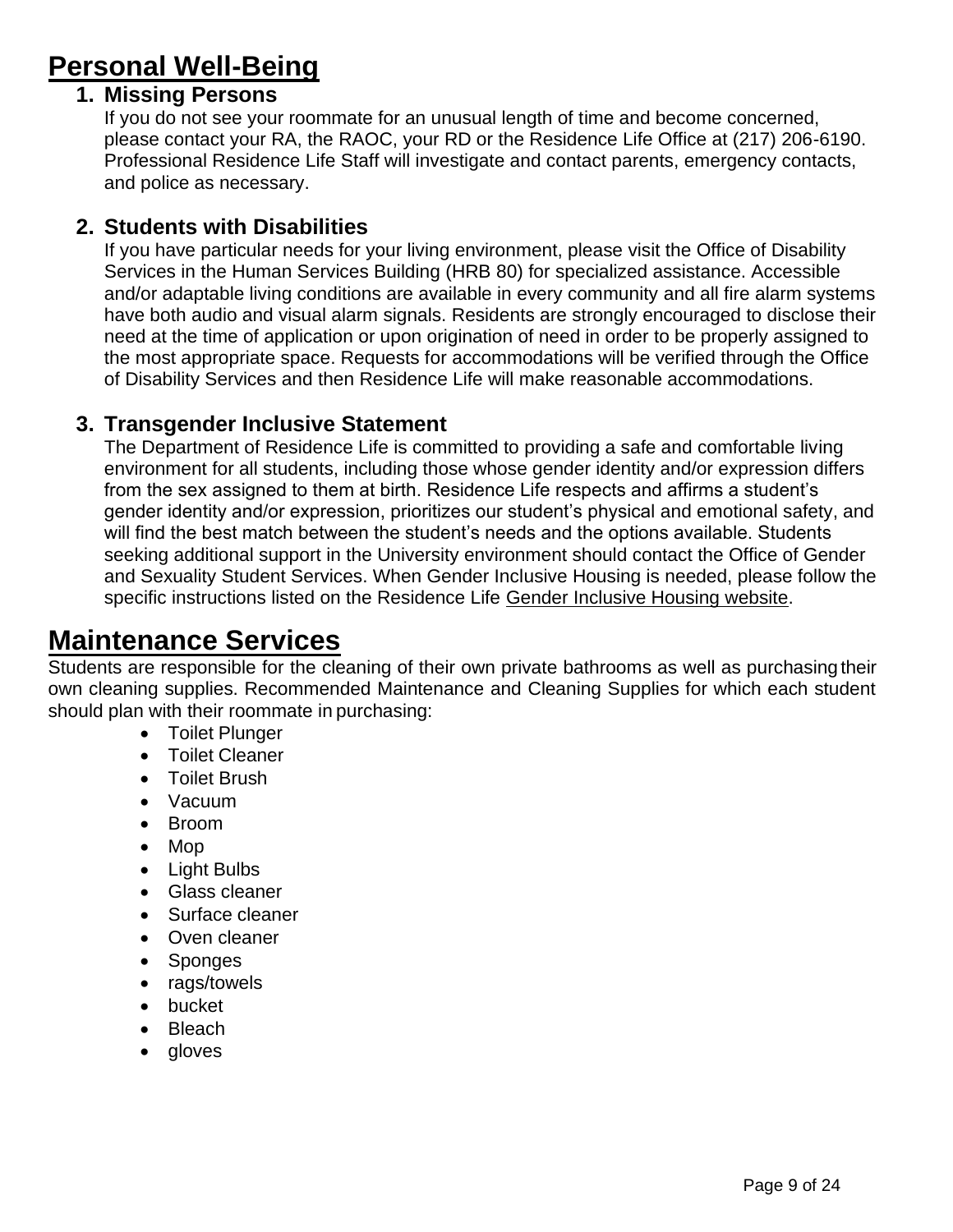## <span id="page-9-0"></span>**1. Maintenance Service Requests (Work Orders)**

All maintenance requests should be reported to the Department of Residence Life using the work order submission portal at go.uis.edu/schooldude. Always give your specific location and a detailed description of the problem. Residents are responsible for entering their own work orders, to best communicate the specific issue and for future communications about the reported issue.

Work order requests are prioritized on a daily basis and assigned to trades staff. As the number of requests received on a daily basis can vary, response time and correction will also vary. There are times when an item may take longer to correct than UIS Residence Life would like. This can be due to limited availability of staff, an urgent issue arising on campus pulling staff away from a work order item or the need to coordinate multiple trades to address a problem. Routine maintenance service is provided to residents without charge unless repairs and/or damages are the direct result of resident (or their guest's) negligence or irresponsible behavior. No charges will be issued for repairs which arise from ordinary wear and tear. Charges for repairs to damages due to negligence and/or vandalism will include labor, materials and an administrative handling fee.

Residence Life Facilities personnel work Monday-Friday 8:00am to 4:00pm except designated state and federal holidays or official University closures. Emergency maintenance/facilities issues should be reported directly to the Residence Life Central Office (6-6190) or by calling the Resident Assistant On Call (RAOC) in your area. Emergency situations will take precedence over minor or routine problems. If emergency maintenance problems arise when facilities personnel are not available, the RAOC will assess your problem and determine if an immediate solution needs to be applied. The RAOC will contact appropriate staff to resolve the problem.

Maintenance emergencies are typically defined as, but not limited to: No electrical power in the entire room, apartment or townhouse; No water service in the entire building, apartment or townhouse; No heat in the entire building, apartment or townhouse when the outside temperature is below 50 degrees Fahrenheit (as reported by the Weather Channel for the 62703 area); No air conditioning in the entire building, apartment or townhouse when the outside temperature is above 90 degrees Fahrenheit (as reported by the Weather Channel for the 62703 area); Flowing water from broken pipes causing area(s) to be flooded; Toilet clog and/or backup (and cannot be cleared by plunging) when no other toilet is available; Other plumbing related disasters; The existence of an unsafe condition such as electric shock hazard or broken window with missing glass.

## <span id="page-9-1"></span>**2. Light Bulbs**

Should your light bulb burn out from normal use, submit a work order as instructed in the previous section for your light bulb to be replaced and Facilities staff will take care of this. The Residence Life Office maintenance staff will change fluorescent, appliance, specialty, vaultedceiling fixtures (West Campus Townhouses), and residence hall ceiling fixture light bulbs for you in your apartment, room, or bathroom. Always give your specific location and a detailed description of the problem.

#### <span id="page-9-2"></span>**3. Window Screens**

Window screens are a safety, security and pest control device. Do not remove your screens except to clean them. If you need assistance to replace them, please report your need as a work order as instructed in the previous section. Do not use your windows as means of entry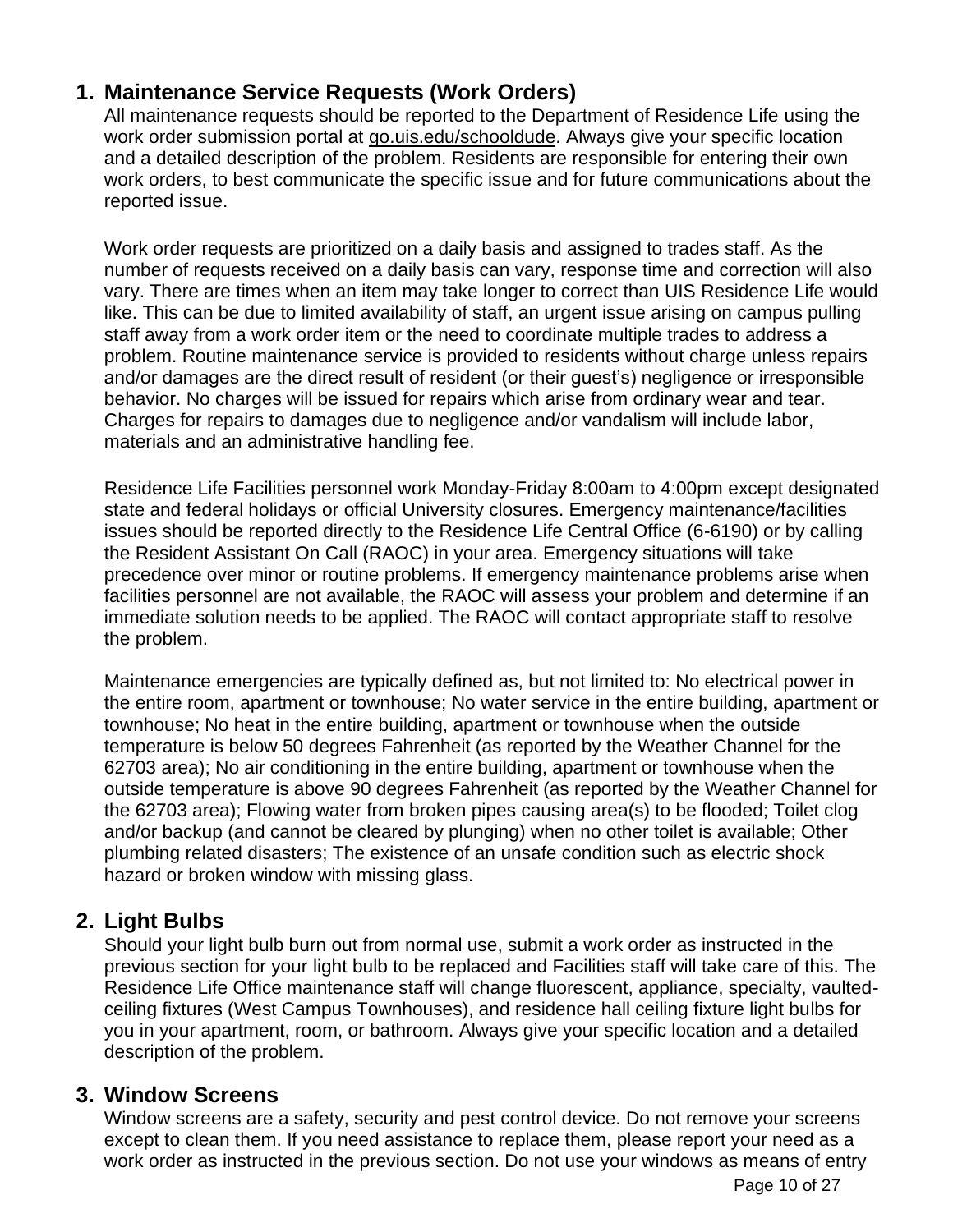and exit except during an emergency situation. Damaged screens and/or windows will be assessed to the occupants whom are assigned to the space.

#### <span id="page-10-0"></span>**4. Plumbing Items**

Problems may occur if the sink, commode, or bathtub is used improperly. It is highly recommended to avoid clogs, slow drainage and/or damage, to follow these basic rules of use:

- Do not place large food items or non-food items in garbage disposal.
- Do not pour grease, oil, sand, dirt or rocks down the drain.
- Do not empty fish tank gravel down sink/tub drains or the toilet.
- Do not use drain cleaning products (such as Draino) to address a clog on your own.
- Do not use bowl coloring and cleaning agents (such as TidyBowl).
- Do not use dish washing liquid in the dishwasher; use dish detergent.
- Do not continue to flush a toilet which is already clogged causing water to overflow.
- Do not attempt to administer your own plumbing solution outside of a plunger.
- Do not discard feminine products in the toilet (regardless if it is dissolvable).
- Do use a strainer or trap when showering to collect hair.
- Do run water when using the garbage disposal.

If your sink, tub, or toilet becomes clogged and you are not able to "clear" the problem, please report the issue using the SchoolDude work order portal. Any plumbing issue found where there was vandalism, neglect, or misuse may incur a charge. Please dispose of trash related items in your waste cans as the drains in your apartment are not substitutes for bulk waste removal.

## <span id="page-10-1"></span>**Personal Safety and Your Living Space**

### <span id="page-10-2"></span>**1. Stolen Property**

The Office of Residence Life staff cannot guarantee the safe keeping of your valuables. The University is not responsible for any of your property that is lost or stolen. Please put away valuables and keep your door locked while you are out. If theft does occur, contact your RA and the UIS Police (217) 206-6690 to file reports.

#### <span id="page-10-3"></span>**2. Renter's Insurance**

The University assumes no responsibility for the loss or damage of resident's possessions in University Housing and the university cannot replace or repay residents for fire/water damage, electrical irregularities, appliance failures, etc. You are, therefore, encouraged to consider purchasing renter's insurance, particularly if you will be bringing your own furniture or expensive appliances such as a computer, TV or stereo. Renters insurance is widely available and is fairly inexpensive. The Residence Life Office has information on a renter's insurance program specifically for students. Students covered under their parent's homeowner's insurance may not need renter's insurance. We strongly suggest that you check with your insurance agent to find out if you are covered while living on campus.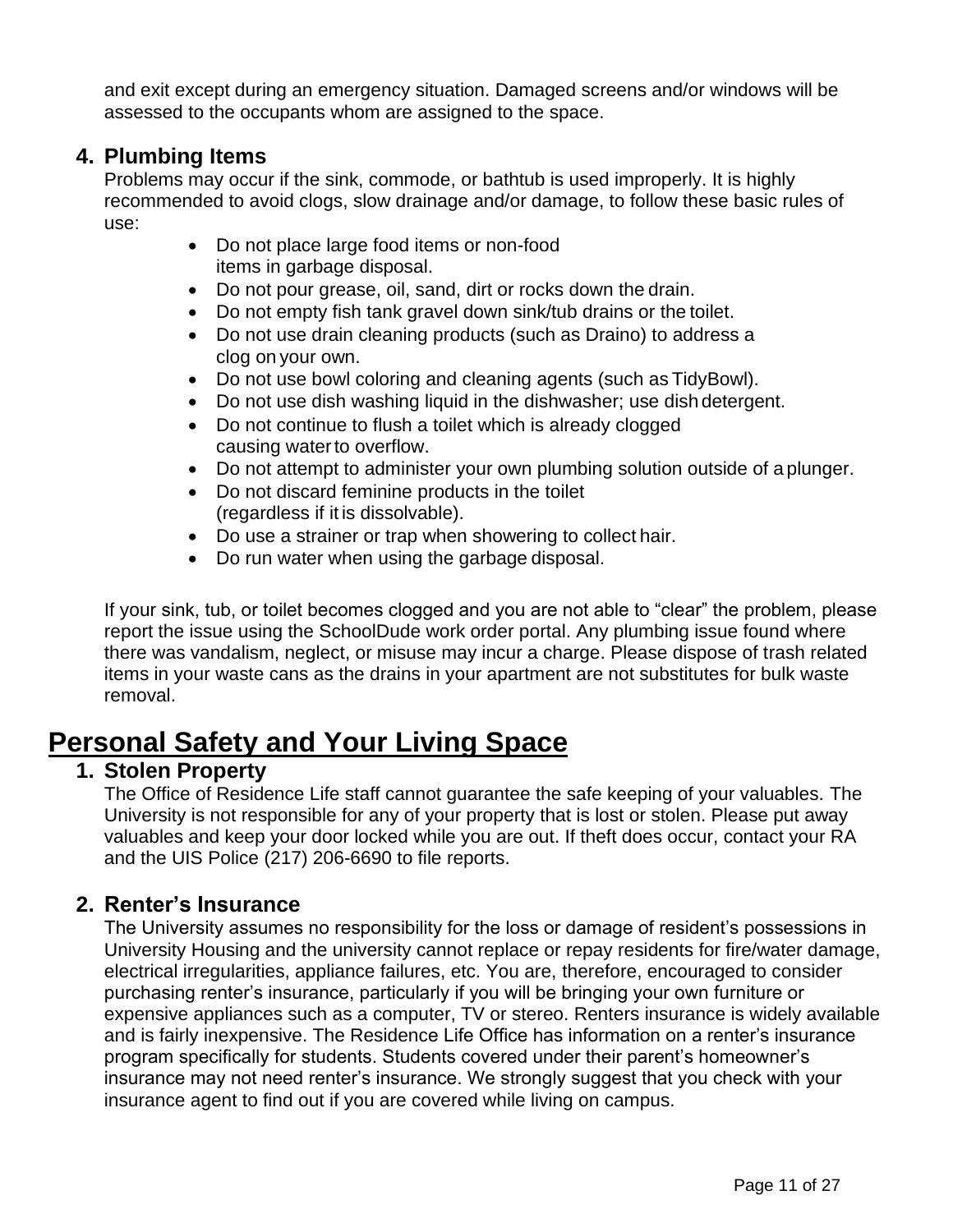## <span id="page-11-0"></span>**3. Code Blue Phones**

Code blue phones located throughout campus add to the coverage provided by the UIS Police. These provide immediate direct access to campus police dispatchers, and can be used for all legitimate contact with the police. However, pranks involving the code blue phones are equivalent to making a false 911 call, and tampering or vandalism to the phones interferes with public safety.

#### <span id="page-11-1"></span>**4. Fire Extinguishers and Other Fire-Safety Devices**

Every residence is equipped with fire extinguishers. Fire extinguishers should be used only for their intended purpose and should not be removed from their assigned location.

Residents should check their fire extinguisher occasionally to ensure that it is properly charged. Inadequately charged fire extinguishers should be reported as work orders. Tampering with fire safety extinguishers, smoke detectors, or other fire-safety devices is considered a direct violation of the Housing Terms and Conditions that will lead to disciplinary action that may include suspension, expulsion, a fine, and applicable repair charges. Please note also that individuals who cause false fire alarms are subject to criminal penalties, as well as University disciplinary action that may include suspension, expulsion, a fine, and repair charges.

#### <span id="page-11-2"></span>**5. Transportation to the Hospital**

The Division of Student Affairs provides transportation to and from the hospital or prompt care facility by contracting with a local cab company should students be unable to get transportation to the hospital but are not in a severe enough medical state to require transportation by ambulance. Students desiring this service should make contact with a member of the Residence Life staff who can work with the Administrator on Call to provide a voucher for this service.

#### <span id="page-11-3"></span>**6. Contagious Disease and Other Personal Health Issues**

Residents who become infected with an infectious or contagious disease that is deemed hazardous to other campus residents may be quarantined to their room or temporarily removed from campus housing until the Residence Life Administration receives proper authorization that it is no longer hazardous for that resident to return to living in campus housing.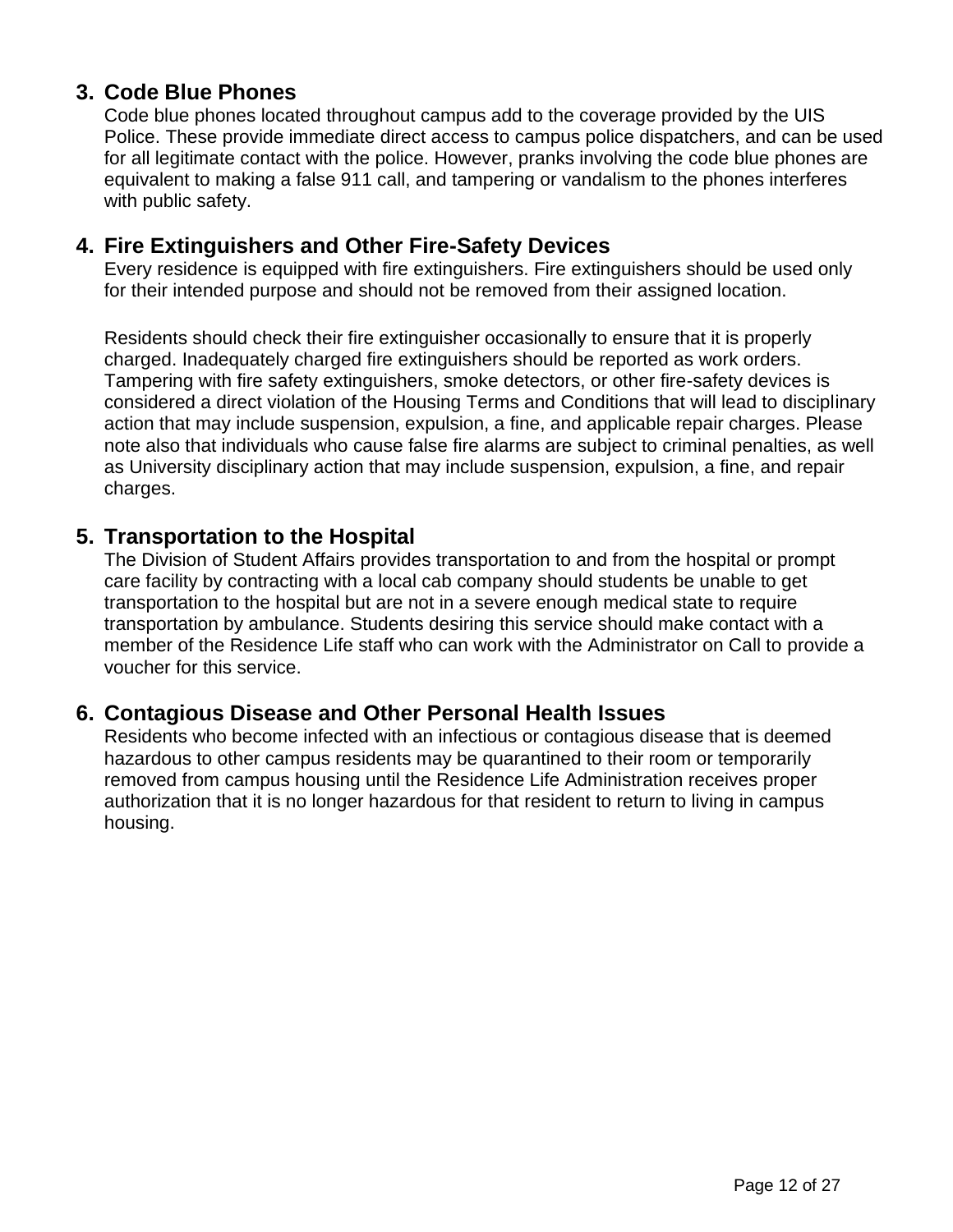## <span id="page-12-0"></span>**Department of Residence Life Policies**

Revised November 2019

This publication has been provided to our on-campus residents at the University of Illinois Springfield by the Department of Residence Life. The purpose is to help you understand the policies which each on-campus resident expected to abide by to create inclusive communities. It should be used in conjunction with the Student Handbook published by the UIS Dean of Students' Office, as well as the University of Illinois Springfield Undergraduate/Graduate Catalog published by the Division of Academic Affairs.

[University of Illinois Non-Discrimination Statement](https://www.hr.uillinois.edu/cms/One.aspx?portalId=4292&pageId=5670)

### <span id="page-12-1"></span>**1. On-Campus Housing Eligibility**

All UIS students are encouraged to live on-campus with Residence Life, as research shows living oncampus is the strongest indicator of connection and success for each student.

#### <span id="page-12-2"></span>**2. First Year (30 credits or less) and Second Year (31-60 credits) Students**

First year and second year students, including transfers, are expected to live on-campus if their permanent home address if farther than 40 miles from campus and they have obtained less than 60 UIS recognized credits.

#### <span id="page-12-3"></span>**3. Transfer and Graduate Students**

Transfer and graduate students who are enrolled in a degree seeking program at UIS, and carry at least 8 credit hours each semester (4 credit hours in the summer) are eligible to live on-campus. If you are a transfer student with fewer than 60 UIS recognized credits, please refer to the above section on first year and second year student requirements.

All residents must maintain 8 credit hours per semester and stay in good conduct standing with the Dean of Students office to maintain their eligibility for on-campus housing. Should any student drop below 8 credit hours each semester (other than summer) they are expected to email [reslife@uis.edu](mailto:reslife@uis.edu)  with this information, to seek written permission from the Director of Residence Life to remain in their Housing Contract.

#### <span id="page-12-4"></span>**4. Students with Families**

Family Housing is available to enrolled students who will be residing with their legal spouse, domestic partner, and/or legally dependent children under 18 years of age. If both partners are students, one must maintain at least 8 credit hours each semester (4 credit hours in the summer). The contracted resident is responsible for the payment and terms of their Housing Contract. Spouse or partner of primary contracted student resident must submit to a background investigation at applicant at the expense of the contracted student resident.

Family Housing residents must provide the Department of Residence Life with the name(s), social security number(s), date(s) of birth, and relationship to the student of each family member who resides with them, as well as proof of marriage, partnership or copy of birth certificate and/or guardianship prior to move-in. Lack of documentation on file will impact the ability of the non-student(s) (spouse, partner, or child) to request work orders, borrow keys, etc. and may indicate illegal occupancy. In family housing, one set of keys will be issued to each person signing our Housing Contract. Students with dependent children may request in writing up to 2 additional sets of keys to be used by their children over the age of 12.

#### <span id="page-12-5"></span>**5. Interns**

The Department of Residence Life offers housing to students who are serving internships or fellowships with Springfield area companies and/or government agencies. To be eligible, interns must be at least 18 years old and involved in a formal, educationally-oriented internship (proof required).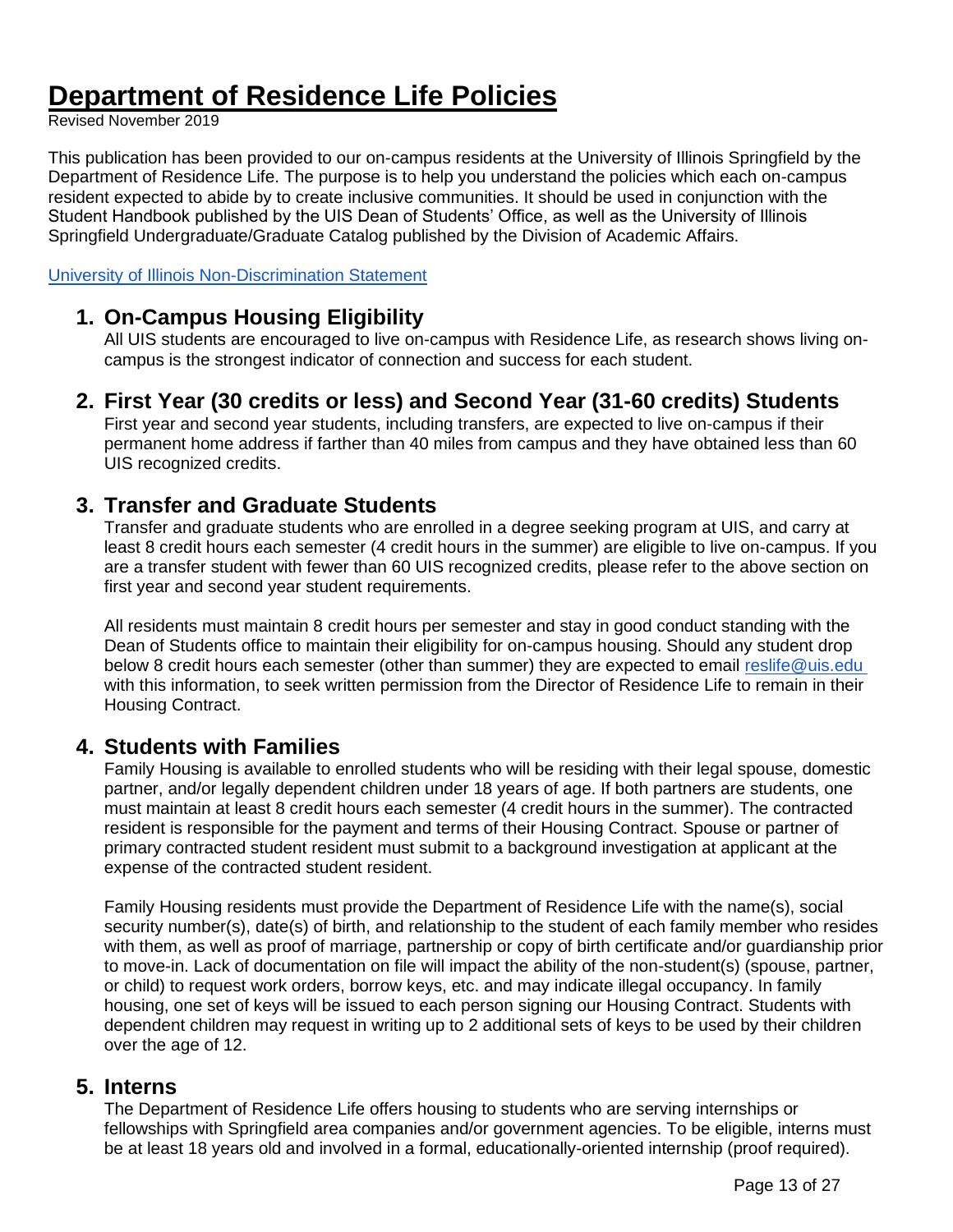Intern housing is available as space permits during the regular academic sessions. Office of Residence Life Policies

# <span id="page-13-0"></span>**Office of Residence Life: Policies**

UIS Residents are responsible for reading and understanding the policies set forth in this document as well as the Residence Life Housing Terms and Conditions. These are the rules and responsibilities you agree to live and abide by when you sign our Housing Contract.

#### <span id="page-13-1"></span>**1. Air Conditioning**

a. Air Conditioning Usage: Running the air conditioning with windows and/or doors open is not permitted. Residents doing so may be subject to a fine and/or disciplinaryaction.

#### <span id="page-13-2"></span>**2. Alcohol**

(Refer to the [UIS Student Conduct Code f](https://www.uis.edu/studentaffairs/wp-content/uploads/sites/121/2013/05/STUDENT-CONDUCT-CODE-REVISION-7-6-2016.pdf)or a complete list of University policies regarding alcohol.)

- a. Location: Alcohol is not permitted in the following areas: Lincoln Residence Hall, Founders Residence Hall and Pennyroyal Court of West Campus Townhomes. Alcohol is permitted in Marigold Court, Foxglove Court, Trillium Court of West Campus Townhomes and East Campus Apartments for those residents who are of legal drinking age (21 years of age or older), provided the following guidelines are met.
- b. Consumption: In areas where alcohol is permitted on campus, alcohol may not be consumed in the presence (same room or common area) as someone who is under 21. If there is anyone under 21 years old present in the room, those consuming would be in violation of the policy. Alcohol may not be consumed outside of apartments and townhomes, on balconies/patios/decks or in other public areas.
- c. Storage: In areas where alcohol is permitted and when all residents are of legal drinking age (21 years of age or older), alcohol may be stored in individual bedrooms, cabinets, or refrigerators. In areas where alcohol is permitted but not all residents are of legal drinking age (21 years of age or older), alcohol may not be stored in any visible community locations, such as the counter top, top of cupboards or top of refrigerator. Empty alcohol containers must be disposed of immediately, and not displayed outside of refrigerator and cabinets.

#### <span id="page-13-3"></span>**3. Behavior**

a. Horseplay, rough-housing, etc. are not allowed inside residential facilities and sports should occur in designated recreational areas.

#### <span id="page-13-4"></span>**4. Children**

- a. Family Housing
	- i. Appropriate Play Areas: Children may play in our playgrounds; available East Campus; not in hallways, laundry rooms, parking lots, or streets.
	- ii. Supervision: Children must be accompanied to and from bus stops. A parent/guardian is required to be on site while children are participating in programs. Additionally, children under the age of 12 years old must always be accompanied by an assignedadult.

*Mandated Reporting: We are required to report unattended children or children who are in situations beyond their level of maturity and physical or mental abilities to appropriate authorities.*

## <span id="page-13-5"></span>**5. Decorations**

- a. Safety: Decorations must be nonflammable and should not hinderexits.
- b. Damage/Alterations: Decorations must not damage walls, floors, furniture, doors or woodwork. Alterations to your room, apartment, building or the surrounding grounds are not permitted. Painting of rooms or furniture is not permitted.
- c. Hanging Decorations: Window decorations are prohibited on the outside of the windows. Nothing may be hung from the ceiling.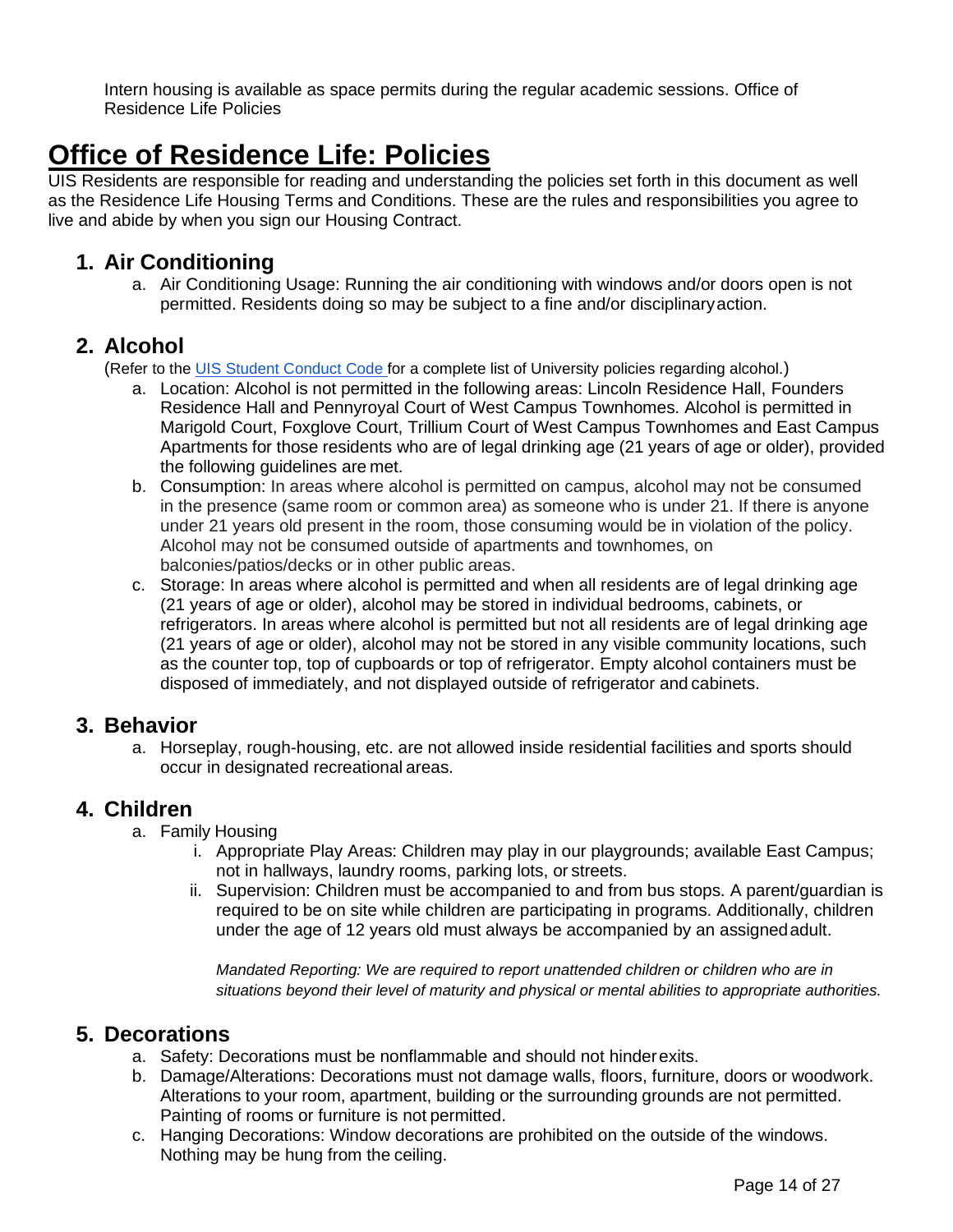- d. Lights: String lights meant for outdoor use should not be used indoors. Students may have string lights indoors, but they should be the indoor use lights, and the cool touch variety. Cool touch mini- lights (decorative or novelty string lights) are permitted, following manufacturer's recommendations.
- e. Misc.: Road signs, traffic cones and emergency lights are not permitted in rooms or apartments without proof of ownership. Outdoor decorations are permitted so long as they are well-maintained by the resident and do not interfere with walkways, entrances, facilities maintenance, or landscaping. Only artificial holiday trees are permitted within the residential spaces.

### <span id="page-14-0"></span>**6. Drugs and Other Intoxicating Substances**

(Refer to the [UIS Student Conduct Code f](https://www.uis.edu/studentaffairs/wp-content/uploads/sites/121/2013/05/STUDENT-CONDUCT-CODE-REVISION-7-6-2016.pdf)or our complete policy.)

- a. Dealing: Residents whom are reported of dealing drugs will be reported to UIS Police, as well as be documented and subject to disciplinary action. Students found responsible for dealing will have their Housing Contract terminated.
- b. Marijuana is not permitted in any residentialfacility.

#### <span id="page-14-1"></span>**7. Fire Safety and Equipment**

- a. Vacating Buildings: Residents are required to vacate immediately whenever the fire alarm sounds. Failure to do so will result in criminal charges and/or disciplinaryaction.
- b. Causing False Alarms: Activating or tampering with fire safety equipment and/or intentionally causing false fire alarms is a violation of Federal and State laws, and may result in criminal charges, fines, disciplinary action and/or termination of a resident's Housing Contract with Residence Life.
- c. Tampering: Tampering includes but is not limited to removing the cover of the smoke detector, removing the batteries, disabling the unit, decorating the unit or covering the unit.

#### <span id="page-14-2"></span>**8. Grounds**

- a. Trash: All trash should be placed inside the dumpsters (Apartments and Townhomes) or trash receptacles inside the trash rooms (Residence Halls). Close dumpster lids when finished. Clean up any trash or substance dropped. Do not store trash on balconies, decks or patios.
- b. Responsibility: The University is not responsible for any loss or damage to articles left unattended.

#### <span id="page-14-3"></span>**9. Guests & Visitation**

- a. General Guest
	- i. Guest Definition: A person is considered a guest if they are not a resident of the particular room, floor or building they are in.
	- ii. Guest Permission Parameters: Residents are permitted guests within the following parameters:
		- 1. Permission must be granted by the roommate(s) for a guest to be present. A resident may declare the room/common space off limits to guests.
		- 2. Guests must be accompanied at all times. Unescorted guests will be required to leave the room, floor or building immediately.
		- 3. Guests must possess UIS ID or a valid government-issued ID (Driver's License, State ID Card, Military ID or Passport).
		- 4. Individuals who have been banned from the University or Residence Life are not permitted as guests.
	- iii. Guest Registration: Residents must check-in guests at their respective FrontDesk.
	- iv. Guest Behavior: Residents are responsible for the behavior of their guests at all times.
		- 1. Residents are responsible for damages caused by guests.
		- 2. Guests who are also UIS students may be charged for damages individually and are still accountable for the UIS Student Conduct Code.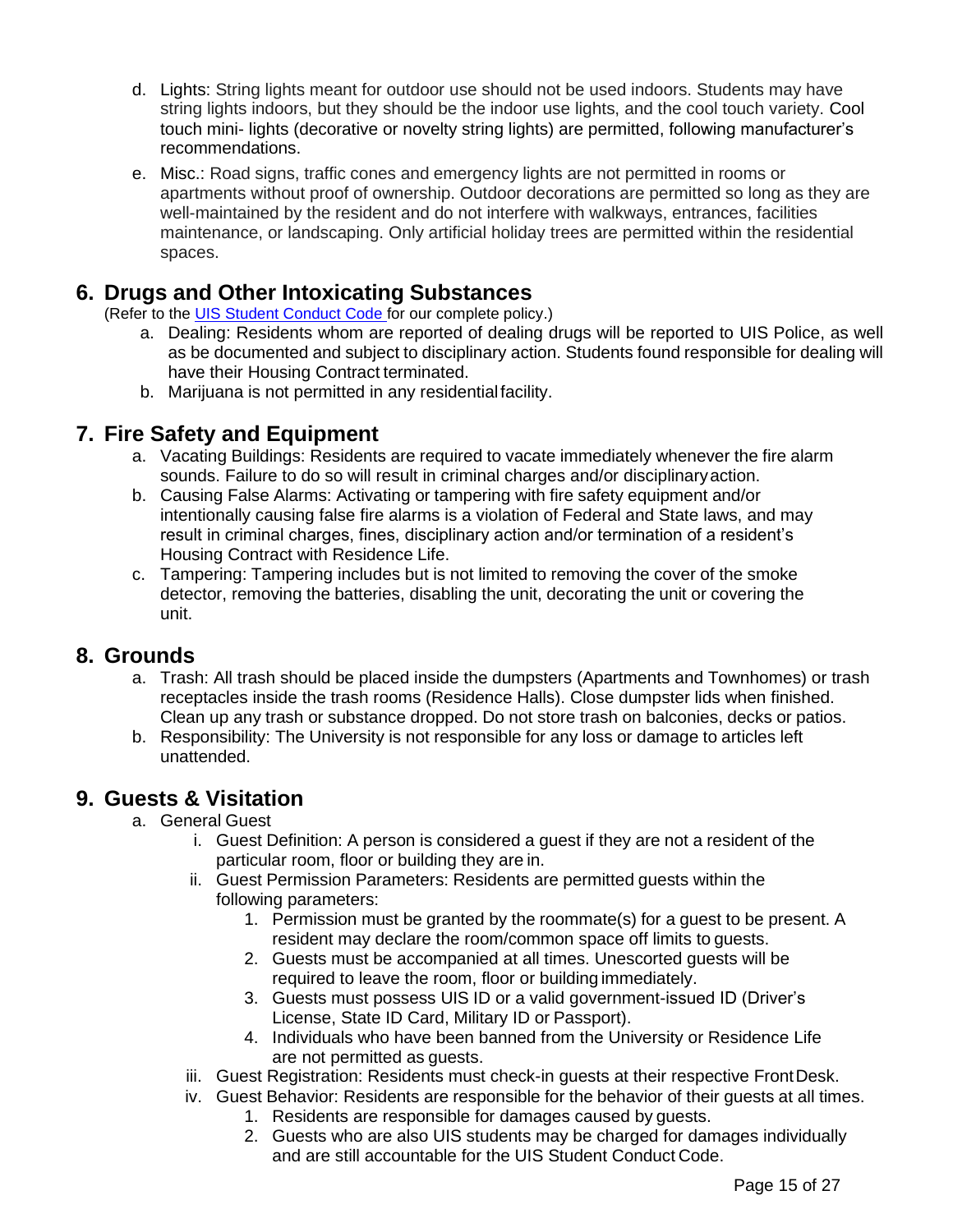- v. Keys: Residents may not loan any person their assigned key.
- b. Overnight Guests
	- i. University Housing reserves the right to ban guests who fail to comply with this policy.
		- 1. Roommate Permission: Prior permission for overnight guests must be obtained from roommate(s).
		- 2. Juveniles: Prior permission for guests under the age of 18 must be obtained fromthe Residence Director.
		- 3. Duration: Guests, regardless of who their host is, are not allowed to visit for longer than 72 hours or three consecutive nights, in a two week.
	- ii. Visitation
		- 1. Privileges: Residence Life reserves the right to alter visitation privileges. This may include changing visitation hours or access during breaks or declaring certain spacesoff-limits.

#### <span id="page-15-0"></span>**10. Identification**

- a. Proper Identification: Proper identification must be presented upon request. If a student, the UIS iCard must be presented. Guests may present a UIS iCard or a valid government-issued ID (Driver's License, State ID Card, Military ID or Passport).
- b. Misuse or Misrepresentation: Students and/or Guest may not misuse their identification, nor misrepresent their identification when identification is requested.

#### <span id="page-15-1"></span>**11. Keys**

- a. Number of Keys: Single residents receive one set of keys. Two keys are issued to married couples, domestic partners, or families who have children age 13 or older, and a mailboxkey.
- b. Copies: Copies or duplication of UIS keys is prohibited.
- c. Loaning Keys: Residents must not loan any person their assignedkey.
- d. Accidental Lock Outs: Residents who lock themselves out of a room/apartment/townhome will be assessed a fee for staff unlocking the door. Lockout charges will be billed to the student's account:
	- i. Resident can incur a \$50 charge for lockout service requested from DRL staff, for requests deemed repetitive or excessive (5 or more times per semester).
	- ii. This charge is assessed once per semester
- e. Lost Keys/Re-Cores: Residents who lose keys must report the loss immediately to their Resident Director, in person or via email. If assistance is needed in finding Resident Director go to your Front Desk (LRH and FRH) and HCOM (Apartment and Townhomes). If the Front Desk or HCOM is closed, the resident may contact the Resident AssistantOn-Call.
	- i. Re-Core Charges, Residence Halls:
		- 1. Bedroom Door: \$50.00
		- 2. Bathroom Door and Bedroom Door: \$65.00
		- 3. Mailbox, Bathroom Door and Bedroom Door: \$80.00
	- ii. Re-Core Charges, Apartments and Townhomes:
		- 1. Front Door: \$50.00
		- 2. Bedroom Door and Front Door: \$65.00
		- 3. Mailbox, Bedroom Door and Front Door: \$80.00
	- iii. Re-Core Cancellations: Once a re-core is called into Facilities it may not becanceled.

#### <span id="page-15-2"></span>**12. Noise**

a. Noise: Noise can be of concern in any community living environment, but common courtesy and good communication among neighbors can help to prevent major problems. Residents can expect to hear some sounds from neighbors. Residents may use rugs to help muffle the noise they produce. Unresolved noise issues may be addressed by Residence Life staff. Any prolonged or excessive noise or disturbance which interferes with the rights, comfort or convenience of other residents will be considered a violation of your contract. Repeated noise violations may result in cancellation of your Housing Contract withoutrefund.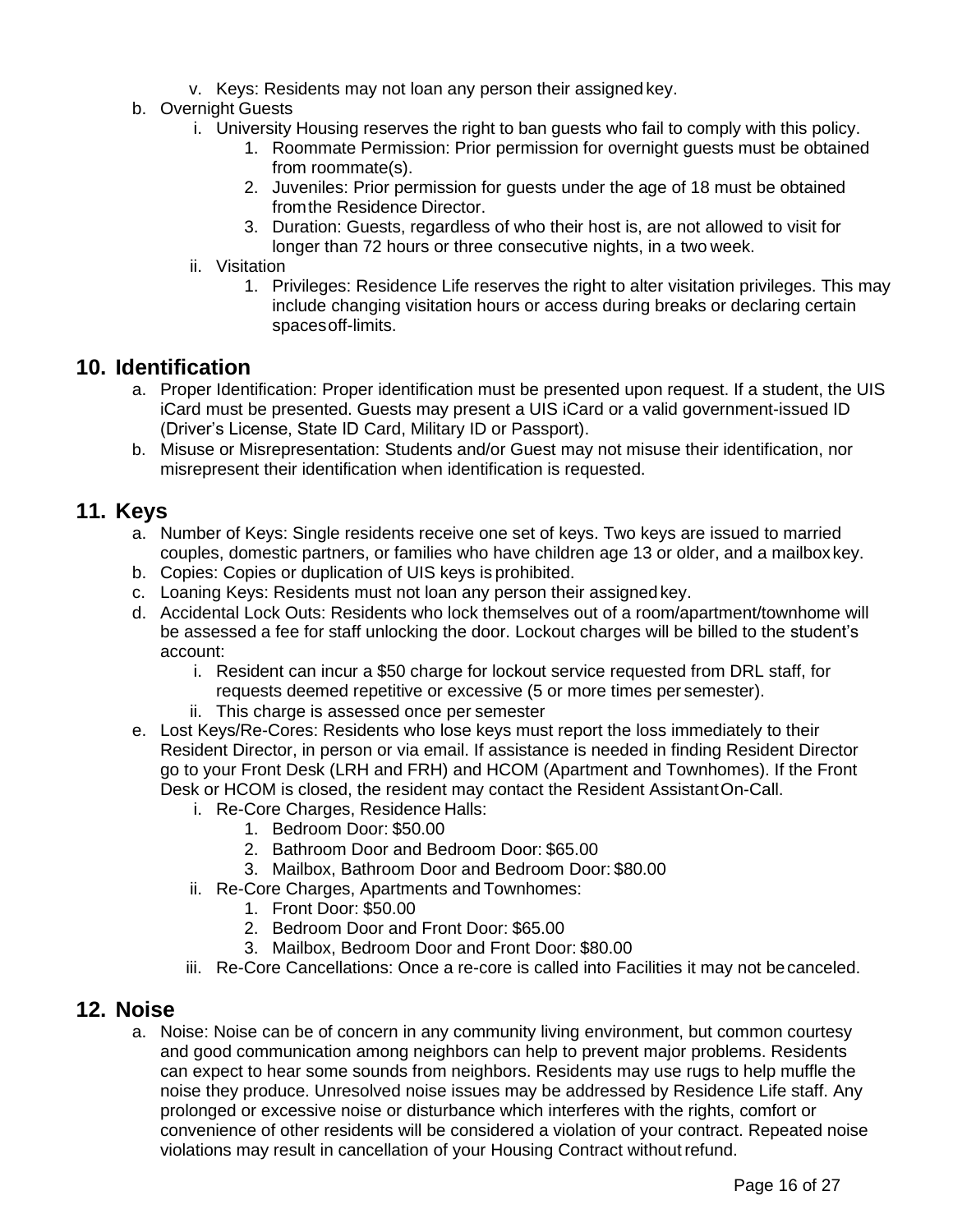- b. Courtesy Hours: "Courtesy Hours" are in effect at all times. This means residents are expectedto act with courtesy at all times in regards to noise. Additional noise restrictions are imposed during "Quiet Hours", below. During "Courtesy Hours", residents are expected to:
	- i. Noise from Within Room/Apartment/Townhome: Refrain from making noise which can be heard more than two doors down the hallway in residence halls, between floors, or outside apartments and townhomes.
	- ii. Noise from Outside Room/Apartment/Townhome: Avoid excessive noise in the hallway, commons area or outside the building.
	- iii. Designated Quiet Zones: Understand that residential areas are designated quiet zones. Students should refrain from shouting, singing, chanting or otherwise creating a disturbance inside or outside the facilities, including amplified sound from vehicles.
- c. Quiet Hours: "Quiet Hours" are in effect 12:00 a.m. 8:00 a.m. daily. "Quiet Hours" have more stringent requirements where noise should not be heard outside the room, apartment, townhome or from groups of people in or around housing units. "Quiet Hours" may be adjusted during finals and the week prior to finals, as well as at the discretion of Residence Life.

#### <span id="page-16-0"></span>**13. Non-Compliance**

a. Residents and their guests are expected to respond to all reasonable directives, written or verbal, from University staff members. Students and guests must not interfere with the performance of any duties of University staff members. This includes providing proof of identity when asked. Any verbal abuse, harassment, or intimidation of staff will be documented and subject to disciplinary action.

#### <span id="page-16-1"></span>**14. Parties/Multiple Individual Gatherings**

a. Apartments and Townhouses may not exceed 16 total individuals present at one time and Residence Hall rooms may not exceed 8 total individuals present at one time; as designated as Fire Code regulations, and regulated by the State of Illinois Fire Marshal. If there are more individuals present in a space at one time, residents and guests will be asked to immediately disband from the space. Please note all individuals whom are present will be documented and subject to disciplinary action.

#### <span id="page-16-2"></span>**15. Patios, Decks, Balconies, Lounges, and Lobbies**

- a. Furniture: Furniture from these areas is not to be taken into student rooms or from the floor/building.
- b. Activities: Activities in these areas may not interfere with the normal operation of the front desk or facility.
- c. Posted Signage: Residents/guests are expected to follow signage posted by staff, i.e. capacity, noise, etc.
- d. Hours: Residence Life reserves the right to designate hours for theseareas.
- e. Clean Up: Residents/guests are responsible for cleaning up after themselves when using these areas.
- f. Storage: Items may not be stored in lounges, lobbies, community kitchens, and community areas. Personal items on decks, balconies or patios may not interfere with emergency exit, access panels, utility closets or landscaping.

#### <span id="page-16-3"></span>**16. Prohibited Items**

- a. Right to Restrict Items: Residence Life reserves the right to limit or restrict items allowed on campus. Restricted items found on campus will be confiscated. Additionaldisciplinary action may be taken.
- b. Prohibited/Permitted Items: Unless otherwise stated, the items below are not permitted in any on- campus space. Additional items may be added or restricted at the discretion of ResidenceLife.
	- i. Climate Control: air conditioners and heaters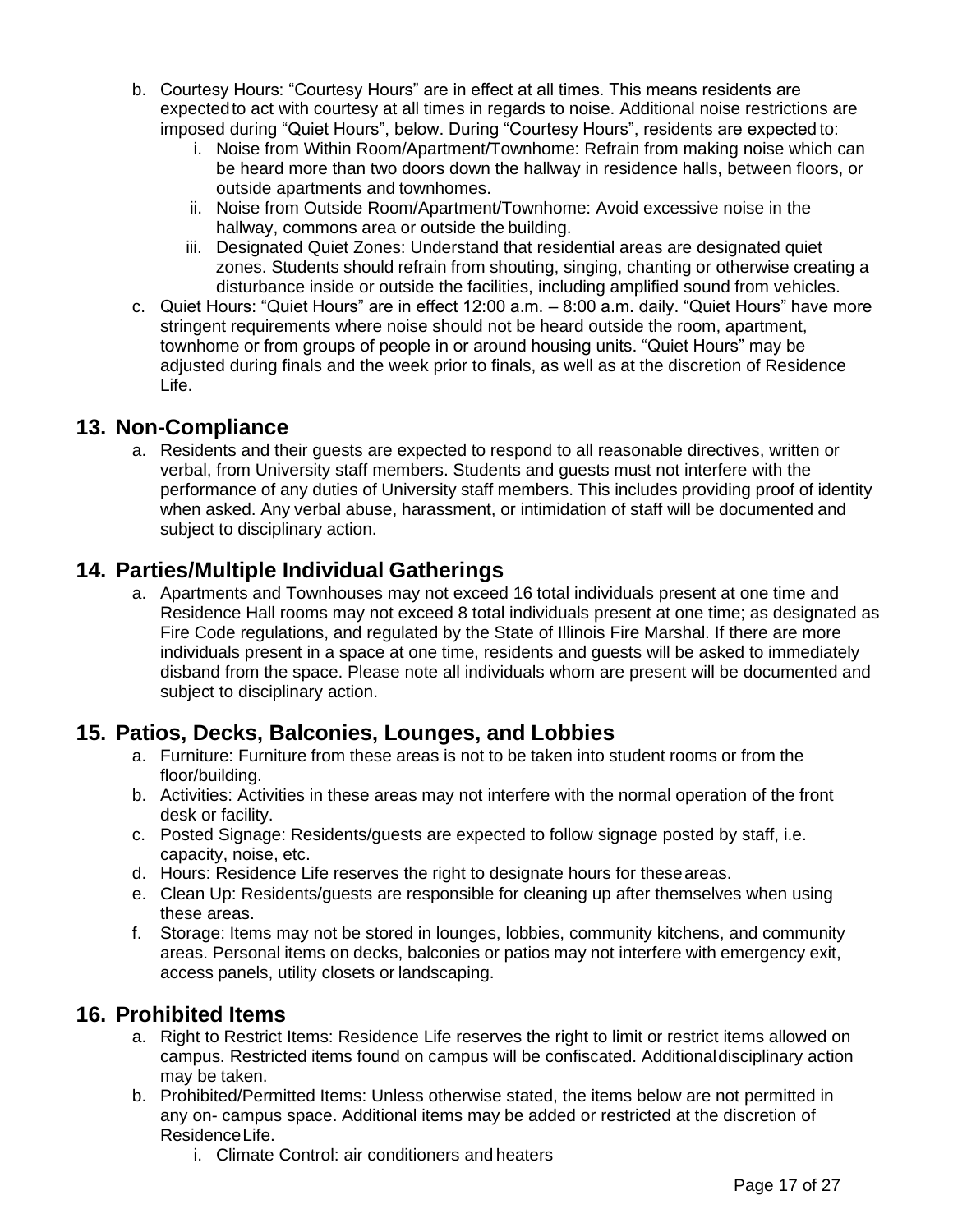- ii. Cooking:
	- 1. Prohibited Items:
		- a. deep fryers
		- b. electric skillets
		- c. propane grills (charcoal grills may be used at least 15 feet away from any building)
		- d. charcoal briquettes (inside or within 15 feet of anybuilding)
		- e. hot plates and hot pots
		- f. stoves (propane, butane, kerosene, etc.)
		- g. toasters or any item with an exposed coil or heating element (toasters are allowed in apartments and townhomes with a kitchen)
		- h. NuWave ovens and cooktops
	- 2. Permitted Items:
		- a. George Foreman type grills and Panini Presses without exposed heating coils or elements
		- b. One microwave per room is preferred, with a maximum of two per room allowed. There are no restrictions on wattage.
		- c. One refrigerator per residence hall room or apartment bedroom is preferred, with a maximum of two per residence hall room and one per apartment resident allowed. Refrigerators may be no more than 3.2 cubicfeet.
- iii. Connectivity: antennas, satellite dishes, short-wave radio transmitting equipment, splitters and wireless routers
- iv. Incendiary: candles or anything with a wick, wax warmers, incense, fog and smoke machines (within the building), combustible materials and flammable liquids; including but not limited to: liquid lighter fluid, kerosene, engine fluid, solvents, gasoline and diesel fuel
- v. Lighting: black lights, halogen lamps, lava lamps, oil lamps and strobe lights
- vi. Miscellaneous: subwoofers, waterbeds and water pillows, excessive trash, empty beverage containers, washers/dryers, storage sheds, pools, playground equipment, non-university locks or latches, live trees, flower beds, gardens, nonprovided dishwashers, contact paper.
- vii. Pets: University policy does not permit any pets from residents or visitors unless otherwise listed below. Violation of this policy will result in immediate removal of the pet and may jeopardize the residents' residency. Allowed pets are listed below.
	- 1. Pets permitted in residence halls, apartments andtownhomes
		- a. Fish are the only pets permitted.
		- b. Max of 10 gallons in Residence Halls, 20 gallons in Apartments.
		- c. Fish must be taken home over extended breaks. Fish tanks must be emptied and cleaned prior to departing for break.

#### <span id="page-17-0"></span>**17. Solicitation**

(Please see the UIS Public Relations website for [How to Promote On Campus Events\)](https://www.uis.edu/campusrelations/on-campus-events/)

- a. Solicitation, Canvassing & Campaigning: Door to door sales and canvassing are not permitted in our residential communities. Children of family residents may request approval for fundraising; Student Government Candidates and Political Candidates are given specific campaign guidelines for on-campus residential communities.
- b. Posting: All postings must be approved by the Office of Residence Life and comply with our full Posting, Solicitation, and Distributions Policies.
- c. Operating a Business: Residents are not permitted to operate a business from their residence hall, townhome or apartment or elsewhere within Residence Life.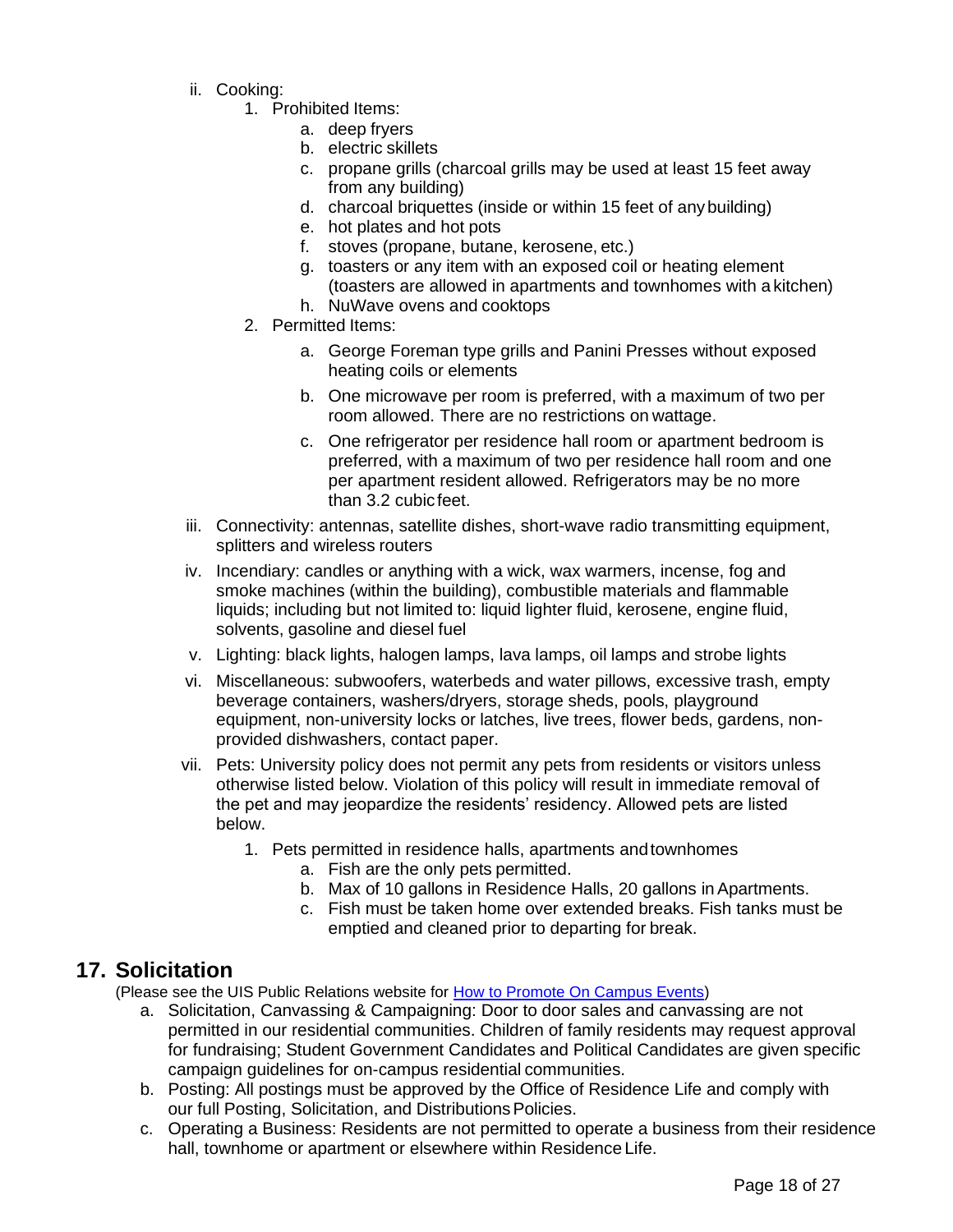#### <span id="page-18-0"></span>**18. Tobacco Free Campus**

(Refer to the [UIS Tobacco Free Campus Policy f](https://www.uis.edu/academicstaffhandbook/wp-content/uploads/sites/84/2015/02/Tobacco-Free-Campus-Policy-July-1-2016.pdf)or our complete policy.)

#### <span id="page-18-1"></span>**19. Transportation**

- a. Transportation refers to motor vehicles, bicycles, scooters, skateboards, roller blades, roller skates, hover boards, etc. Residence Life reserves the right to make changes to this list and add additional items.
- b. Storage:
	- i. Bicycles: You may store bicycles on outside bicycle racks, in your room/apartment/townhome, with approval from roommate(s). They may not be hung from the ceiling, chained to buildings, fences or trees or left on lawns or in common areas. Lock your bicycles when storing them outside. Bicycle racks will be periodically cleaned out. Residents will be notified to remove unused items.
	- ii. Motorcycles and Scooters: Motorcycles or scooters, including electric scooters, are not permitted inside the building.
	- iii. Trailers, Boats, Campers and Motorhomes: On-campus storage of boats, trailers, campers and motor-homes is not permitted.
- c. Riding:
	- i. In Buildings: With the exception of accessibility devices or equipment, riding is prohibited inside buildings.
- d. Restrictions:
	- i. Hover boards: Hover boards are not permitted in any residential facilities.
- e. Registration of Non-Vehicular Transportation: Residents are strongly encouraged to register their bicycles with the UIS Police Department at the time which they bring the bicycleoncampus.

#### <span id="page-18-2"></span>**20. Weapons and Projectiles**

(Refer to the [UIS Weapons Possession Policy f](https://www.uis.edu/academicstaffhandbook/university-policies/weapons_possession_policy/)or our complete policy.)

a. The use and possession of firearms, fireworks, BB guns, pellet guns, air guns, paint ball guns, stun guns, potato guns, bows and arrows, slingshots, water cannons, knives, swords, switchblades, machetes, throwing stars, bombs, nun chucks, items that imitate weapons, or other devices containing an explosive or caustic substance is prohibited by the University and the Department of Residence Life. Fixed blade knives over 3 inches long, excluding kitchen knives, are not permitted.

#### <span id="page-18-3"></span>**21. Windows, Balconies/Patios/Decks, Awnings, and Roofs**

- a. Storage: Residents may not store any items on patios, decks or balconies, in hallways or walkways, stairs. Residents with patios, decks or balconies may have patio furniture on their patio or balcony.
- b. Fines: If University personnel must remove residents' items from hallways or walkways, the residents will be fined an assessment per item. If we are unable to identify a particular resident, each apartment or townhome may be charged.
- c. Discarding Property: Items left on lawns, sidewalks, blocking doors or in public areas may be removed and held for a period of 24 hours, after which time they will be discarded.
- d. Unsafe Activities:
	- i. Screens: Residents may not remove screens from anywindow.
	- ii. Balconies: Residents may not walk, sit, lean, climb or straddle railings on balconies or decks.
	- iii. Window Locks: Residents may not tamper with window locks or securitymechanisms.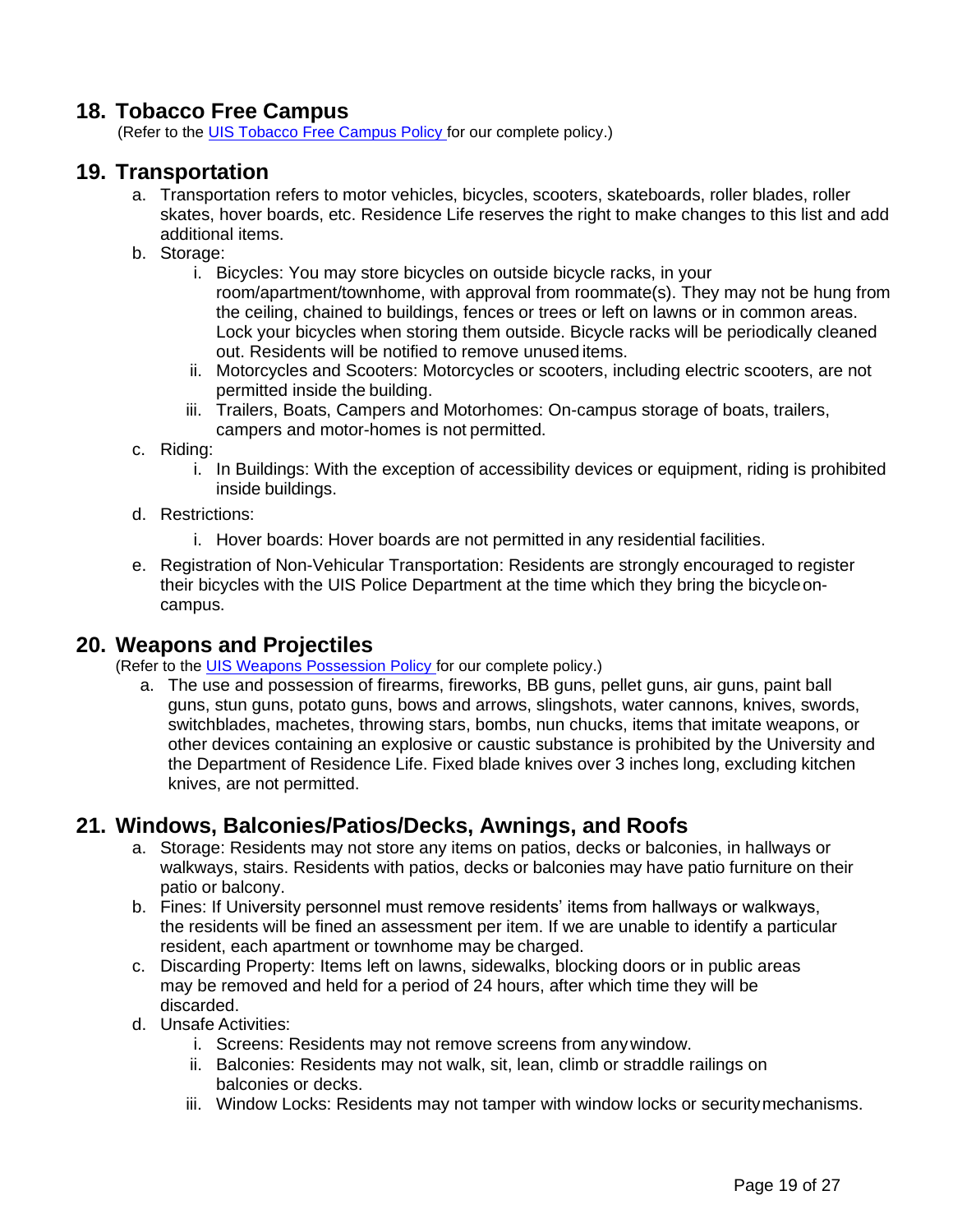# <span id="page-19-0"></span>**Department of Residence Life: Procedures and Processes**

#### *(Revised August 2019)*

## <span id="page-19-1"></span>**1. Moving In, Moving Around and Moving Out**

Students moving into the Residence Halls during Fall Move-In will first check in to let Residence Life staff know that they have arrived and are ready to move in. Students will have access to unpack their vehicle from the parking lot. Assistance by the welcome crew will be available to help during move in. Instructions for getting assistance will be given during the check in process.

Students will meet a representative from the Residence Life Staff who will have you review and sign your room/apartment condition inventory. Students will receive an inventory form to mark the condition of their space and furnishings at move in, as well as key information for your room and mailbox. Students will meet new roommates, housemates, or suitemates and will also be given an invitation to Welcome Week Events.

The Residence Life Office prepares for new residents by thoroughly cleaning the personal living space assigned to the new resident. When moving in, residents should check and document their living units thoroughly for damages, missing items (i.e., window screens, fire extinguishers), or unclean areas. If you find any damages or something that needs attention soon after your check-in, please report it as a work order via the SchoolDude Work Order System (go.uis.edu/SchoolDude). The problem will be corrected as soon as possible. Your initial survey must be completed in the first 24 hours after you have been in the space, but work orders are welcome at any point throughout the year.

#### <span id="page-19-2"></span>**2. Room Reassignments**

Each semester, there is a Housing Freeze in place for the first three weeks of the semester in which no Room Reassignment Requests are honored. This allows Residence Life to determine which spaces have openings due to no show students and/or facilities concerns. After the Housing Freeze has ended, residents who wish to move into another campus space must begin their request in writing to their area RD via email found on the website. Requests are approved at the discretion of the RD or Residence Life Administration. Approval of such requests depends upon the situation at hand. Residents who are involved in a roommate dispute will be encouraged to go through a mediation process involving their RA before a reassignment will be considered.

If the University determines that a reassignment is necessary due to personal conflicts between roommates or for medical reasons, the University may set behavioral conditions appropriate for the person(s) involved in order for them to remain in student housing. Room reassignment fees may be assessed in cases of a move due to misconduct or problematic behavior. An administrative room reassignment fee may be assessed. Please consult your RD about possible charges.

#### **3. Vacant Spaces**

If your roommate moves out during the school year, you should plan on being assigned a new roommate at any time. Your belongings should be confined to your personal space and personal allotment of common space. Do not use a vacant bedroom for other uses, such as to host guests or for storage. Once these areas (including associated bathrooms) are cleaned by Residence Life personnel, the continuing residents will be charged for the "re-cleaning" of rooms that have been opened.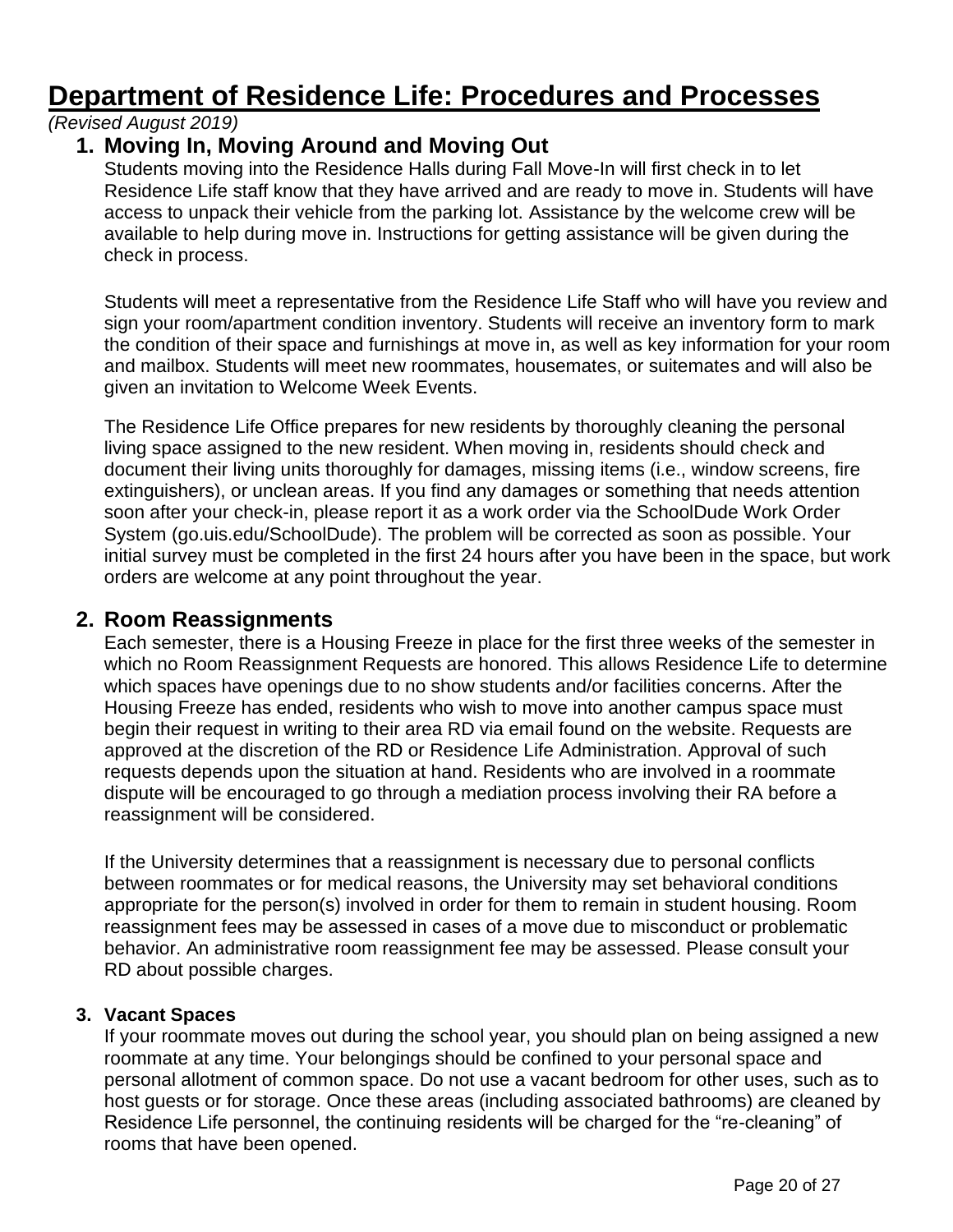Serious infractions could result in financial penalty for the additional rooms being occupied to the continuing residents' accounts. Residents who attempt to discourage someone from moving in with them will be subject to disciplinary action which could include additional charges for lost revenue.

#### <span id="page-20-0"></span>**4. Residence Hall Singles Buyout**

Opportunities for singles buy-out will be coordinated through the RD based on availability. If you were assigned to a double room but did not have a roommate assigned, you may have the option to buy out the other half of the room, paying the increased fee for a private room (typically prorated). This is handled on a case-by-case basis.

#### <span id="page-20-1"></span>**5. Space Consolidations**

Situations may arise that necessitate moving or consolidating residents to accommodate the needs of the residents and/or the Department of Residence Life. Advanced notice will be given to students asked to consolidate. Due to circumstances surrounding the consolidation, advanced notice may only be 24 hours.

#### <span id="page-20-2"></span>**6. Break Closings**

The Residence Halls will be closed for Winter Break, Spring Break, and Summer Break; you canfind these dates on the Academic Calendar or on the Residence Life Website. Residence Halls will close after the last day of university classes or finals before the break (typically Saturdays at 12noon).

Any student requesting to stay for any portion of a break must have a housing contract on file for the future semester (fall) or current semester (spring). The apartments and townhouses do not close for Winter or Spring Breaks. We encourage students to plan their breaks well in advance of the closing date. As breaks approach, your RD will email you additional information related to your closing and/or checkouts.

#### <span id="page-20-3"></span>**7. Moving Out**

Residents must complete a proper check-out at the time they vacate any student housing unit and any time they move into a different space. Expect a check to take around twenty minutes andplan accordingly. To complete a check-out, the resident must do the following:

If you desire a Traditional Checkout, you must schedule a check-out appointment at least 24 hours in advance of your desired checkout time. At the end of the year, there will be a standardized process for signing up for your checkout; should you need to schedule a checkout appointment throughout the year, please contact your Resident Director.

- Move all personal possessions from the unit prior to the scheduled check-out time. Empty your mailbox before coming to the checkout. Clean and tidy your living space.
- Be present at the scheduled check-out time for a complete inventory of the living unit and of its condition, unless an express checkout is arranged.
- Return all keys issued to you.
- Complete a Change of Address Form, which can be filled out online via the USPS website for by filling out a paper form at any of our three desks.
- If you choose to complete an "Express Checkout", you must get an envelope from the Residence Life Office or your building's front desk and leave your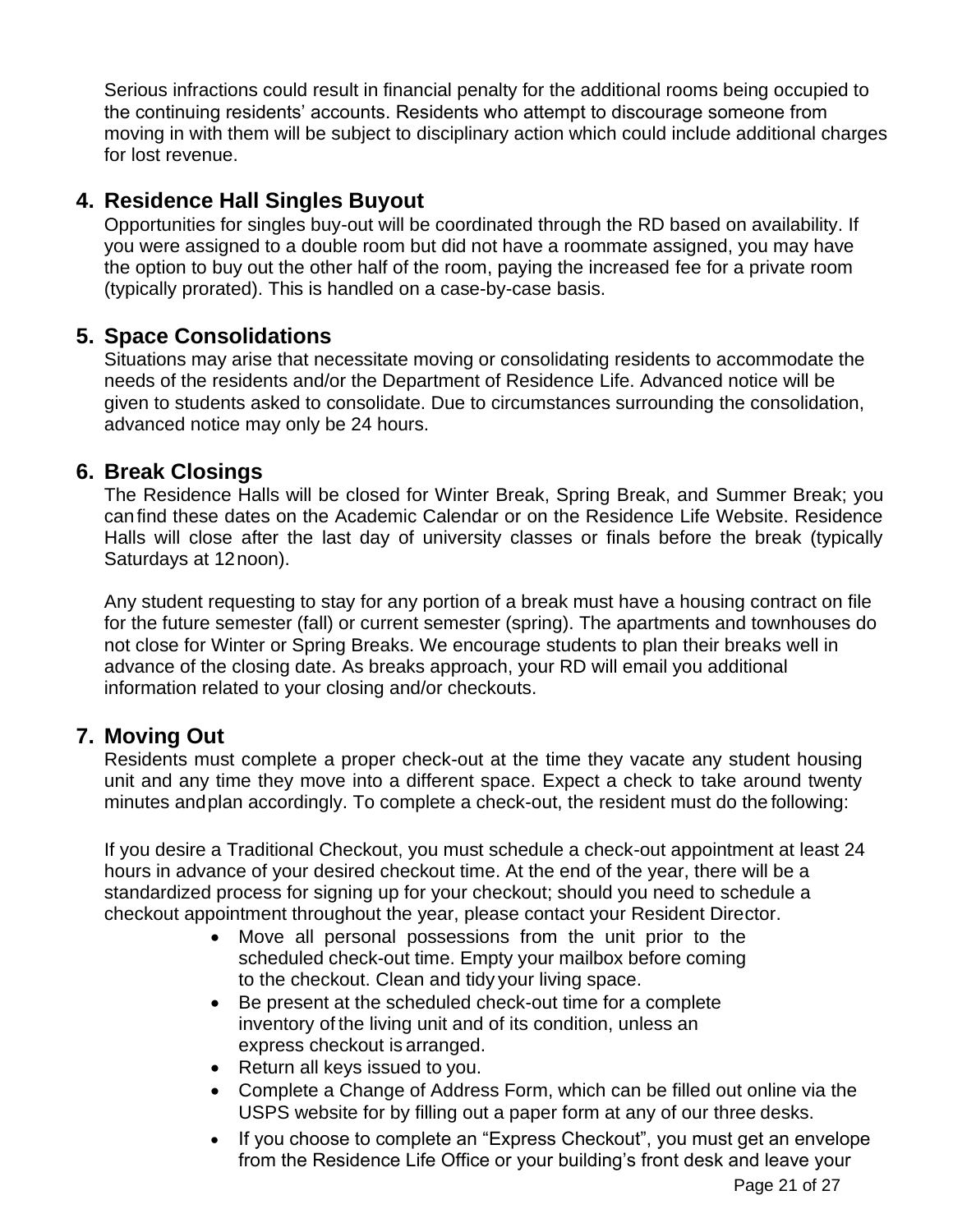keys as well as your forwarding information in the envelope. When you do an Express, a staff member willnot attend your checkout.

Please note, checking out of your room/apartment during the semester does not withdraw you from classes, from your Housing contract, or from the University and you must ensure to complete each of those processes separately. Likewise, if you withdraw from the University, you must contact the Residence Life Office, complete a contract cancellation request form, and complete a checkout to properly break your Housing contract.

#### <span id="page-21-0"></span>**8. Assessing Damages Charges**

If we must paint, fix, repair or replace our property because of a resident's negligence or intention, then we will charge that resident for our time, materials and labor to bring our property back to good condition. If anything in your room needs repair, please refer to Maintenance section. The University pays for damages that occur through normal wear and tear; *you are charged for any additional damages*. Financial assessments for replacement or repair of items damaged are based on repair and replacement costs (including labor costs) plus administrative fees. Residents may forfeit deposits and incur additional charges based on damages incurred through their contract period.

Maintenance and repairs will be completed based on the Housing schedule and occupancy of the apartment; this may occur at a future time when deferred maintenance can be completed.

#### <span id="page-21-1"></span>**9. Property Abandonment**

Any property that is left in a housing unit after contract completion, termination, or cancellation will be classified as "abandoned property". Residents will be charged based on the number and size of items abandoned. Residence Life will hold items for 10 days before disposal of said items. After the 10 days have expired, Residence Life is not responsible for storage or return of any abandoned items.

#### <span id="page-21-2"></span>**10. Improper Check-Outs**

A proper check-out must be scheduled and performed with a Residence Life staff member, regardless of the time frame of your checkout, to prevent financial and other penalties. If any of the above details are incomplete, the Residence Life Office will charge you a \$50.00 Improper Checkout Fee.

## <span id="page-21-3"></span>**Student Conduct Process**

#### <span id="page-21-4"></span>**1. Student Conduct Process**

Should you be found responsible for violating any University or Residence Life policies, you will be notified via email and will be required to attend a conduct meeting with an appointed hearing officer (usually your Resident Director). Students are offered the right of due process through an educational hearing process which includes an administrative hearing, one level of appeal, and possible sanctions. University campus housing reserves the right to apply educational or monetary sanctions to students who are found responsible for policy violations at the completion of their judicial due process. Educational sanctions may be in the form of community service, online modules, educational papers, peer to peer education, etc. Students that do not complete the sanctions applied to them will be called to another hearing, referred to the Dean of Students' Office, or may have additional sanctions applied. As part of each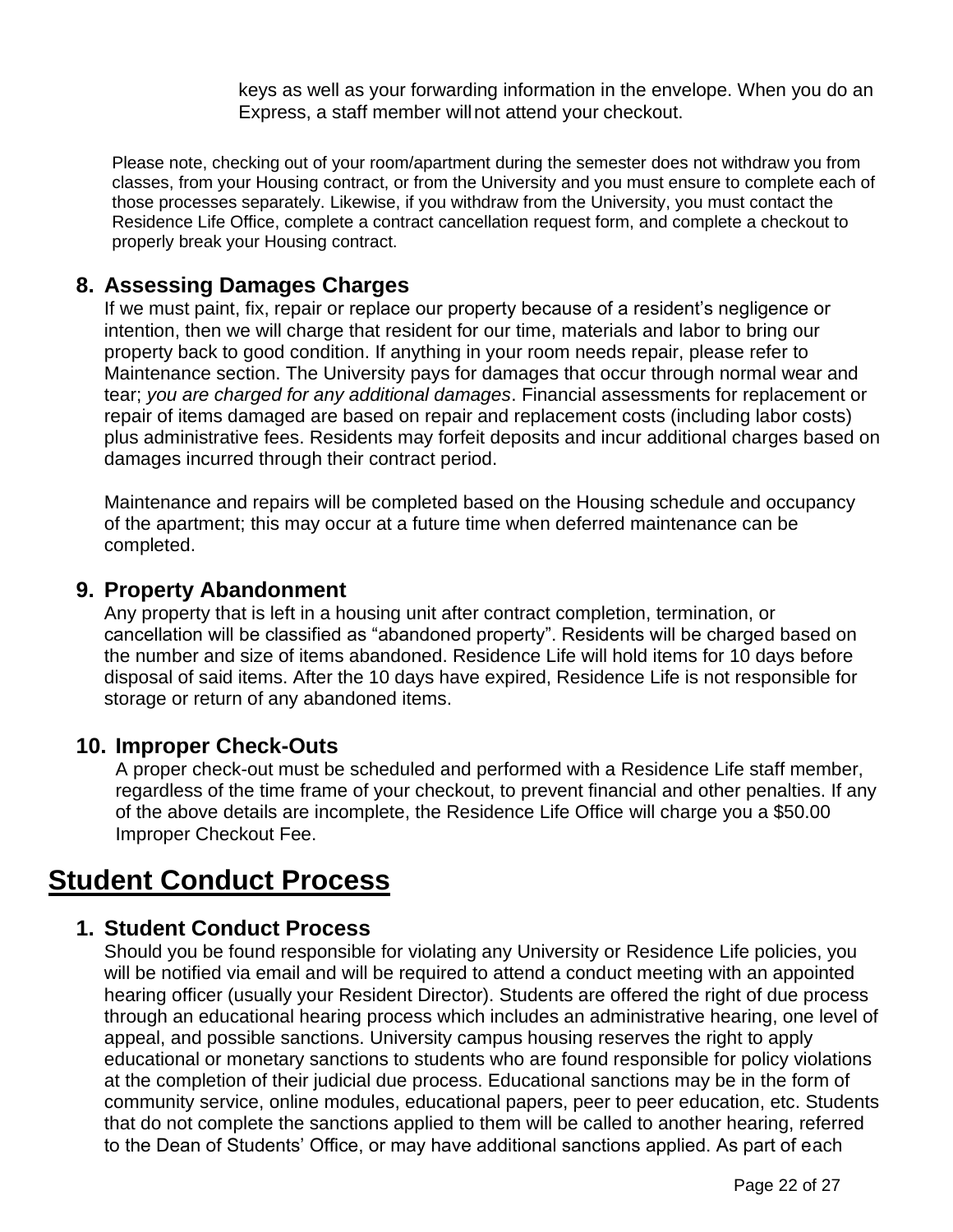student's due process, we offer appeals following administrative conduct hearings.

#### <span id="page-22-0"></span>**2. Incident Reporting**

Violations that compromise the safety and security of the living environment, result in damages, or that are disrespectful or indecent may be documented in an *Incident Report* and considered for disciplinary action. Any student or resident may document a complaint against a resident based on an alleged violation of the Department of Residence Life or institutional policy by submitting an Incident Report. Incident Reports must be filed with the RD in the area where the incident occurred.

Upon receiving an Incident Report, the RD will contact the resident to discuss the incident in a conduct meeting. Confidentiality is held to the highest regard when addressing resident complaints and incident reports.

#### <span id="page-22-1"></span>**3. Student Code of Conduct**

Residence Life has the right to review student Code of Conduct issues, and students should familiarize themselves with them. The UIS Student Handbook can be viewed [here.](http://www.uis.edu/studentaffairs/students/handbook/)

#### <span id="page-22-2"></span>**4. Financial Difficulty**

Financial aid is available to those who qualify on the basis of need. Students should contact the Financial Assistance Office (UHB) or the Student Accounts Office (PAC) to discuss their specific financial needs. Lack of funds is not an acceptable basis for contract cancellation.

## <span id="page-22-3"></span>**Community Standards Processes**

#### <span id="page-22-4"></span>**1. Cleaning and Safety Inspections**

Cleaning and Safety inspections will occur at least once during each term. Each semester, the Department of Residence Life is required to perform an inspection of the health, welfare, and safety situation in every living unit. Every room of every residential space is entered during this inspection by a team of the area RA and the RD. Residents are provided both verbal and written feedback to this inspection.

- a. The following items will be examined for compliance:
	- i. Clean facilities including, but not limited to kitchen, bathrooms, bedrooms, and common areas; All safety mechanisms, including smoke and particle detectors: Garbage properly stored; Food items are properly sealed and stored; No obstructions of any kind in front of vents and boiler rooms; All residents of the unit are responsible for the conditions of common areas.

## <span id="page-22-5"></span>**2. Staff Entry**

The University reserves the right to enter your living unit without notice for purposes of inspections, maintenance, repair, or alteration of University property. The intended entry will be communicated prior to entering the room and/or apartment. University staff is authorized to enter without notice upon proper identification to protect health, safety, or welfare of individuals and to prevent or minimize damage to university property.

#### <span id="page-22-6"></span>**3. Lockouts**

Residents of Founders and Lincoln Residence Hall are eligible for assistance with lock outs through their area front desks (Monday-Friday from 8am-Midnight) or an RA on Call. Residents of the apartment and townhouse areas are eligible for assistance with lock outs through either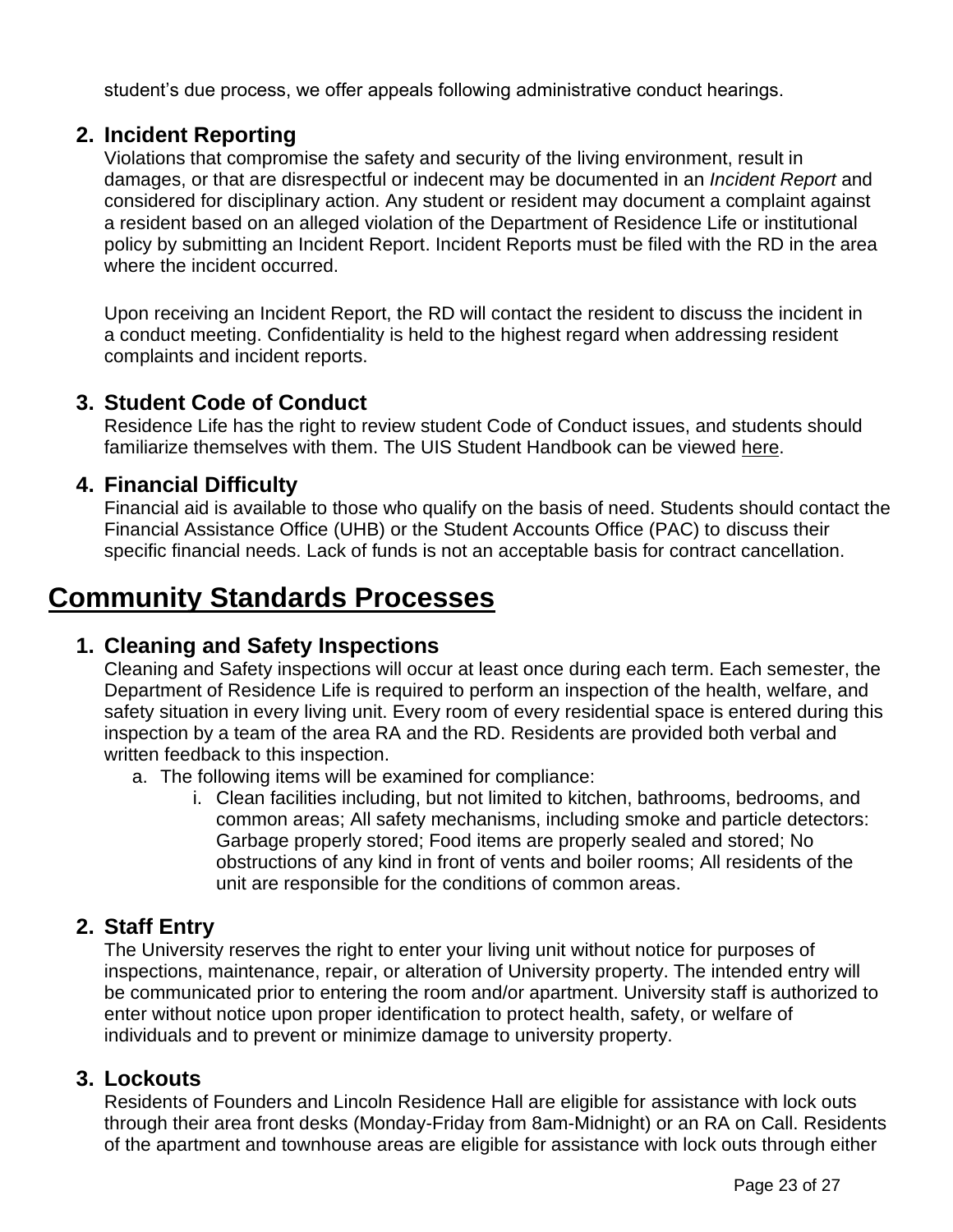the Central Residence Life Office (Monday-Friday 8:30am-6:30pm) or an RA on Call. A resident must show or verify identification before being provided access to their living space. Lockout keys must be returned within an hour or you will be charged for a re-core of your keys. Five lockouts requiring assistance are free each semester; residents needing assistance more than five times will be charged \$50 for each additional lockout. Fees are charged to student accounts at the end of each semester or at the time of checkout.

#### <span id="page-23-0"></span>**4. Tornadoes and Severe Storms**

In the event of a tornado or severe storm, please take shelter immediately. Do not take shelter in your car. Do not go outside to watch the storm. Storms and tornadoes are quick and unpredictable. You are expected to cooperate with all Residence Life Office staff and University Police instructions. Be aware and helpful to mobility impaired residents and children who may need assistance.

Familiarize yourself with the evacuation plan pertinent to the campus area in which you live or are visiting. For reference, please refer to the UIS Disaster-Reference webpage.

In the Apartments: If you hear the siren, please evacuate to the PAC tunnel, where you will receive more information. If time does not permit, please seek a downstairs bathroom. In many East Campus Apartments, you will need to set up a plan with your downstairs neighbors in advanceif you wish to use this option.

In the Residence Halls: If you hear the siren, please go to the first floor residential wings, enter a bathroom, face the wall and kneel with your arms covering your head. Keep stairwell, lobby access and room doors closed.

In the Housing Commons: The concourses at Brookens, PAC, and HSB serve as the central University Emergency Shelter.

#### <span id="page-23-1"></span>**5. Fire Alarm Response**

In the Apartments and Townhouses: All fire alarms must be reported to the University Police. For emergency reports only, the number to call is 6-7777. The non-emergency police telephone number is 6-6690. If not yet activated, pull the nearest alarm box. Should the fire alarm in your apartment activate, you must report the location and the nature of the alarm (i.e. smoke from cooking, grease fire, steam from the shower) to the police.

In Founders and Lincoln Residence Hall: If not yet activated, pull the nearest alarm box. When exiting the building, stay calm and proceed immediately to the nearest exit. DO NOT use the elevator. Be sure to know an alternate route if the nearest exit is blocked. Wear shoes and dress for the weather since you may be outdoors for a long period of time. Take your keys because yourroom will be locked when you return. Bring a towel to cover your face in case there is smoke. Stay at least 50 feet away from the building. Only re-enter the building after the alarm has been turned off and you have been instructed to do so. During fire drills or alarms, individuals who fail to evacuate are subject to University disciplinary action and fines.

## <span id="page-23-2"></span>**6. Long-term Evacuation of Campus Housing**

In the case of long term displacement from your space, please see our website for more information. [http://www.uis.edu/residencelife.](http://www.uis.edu/residencelife)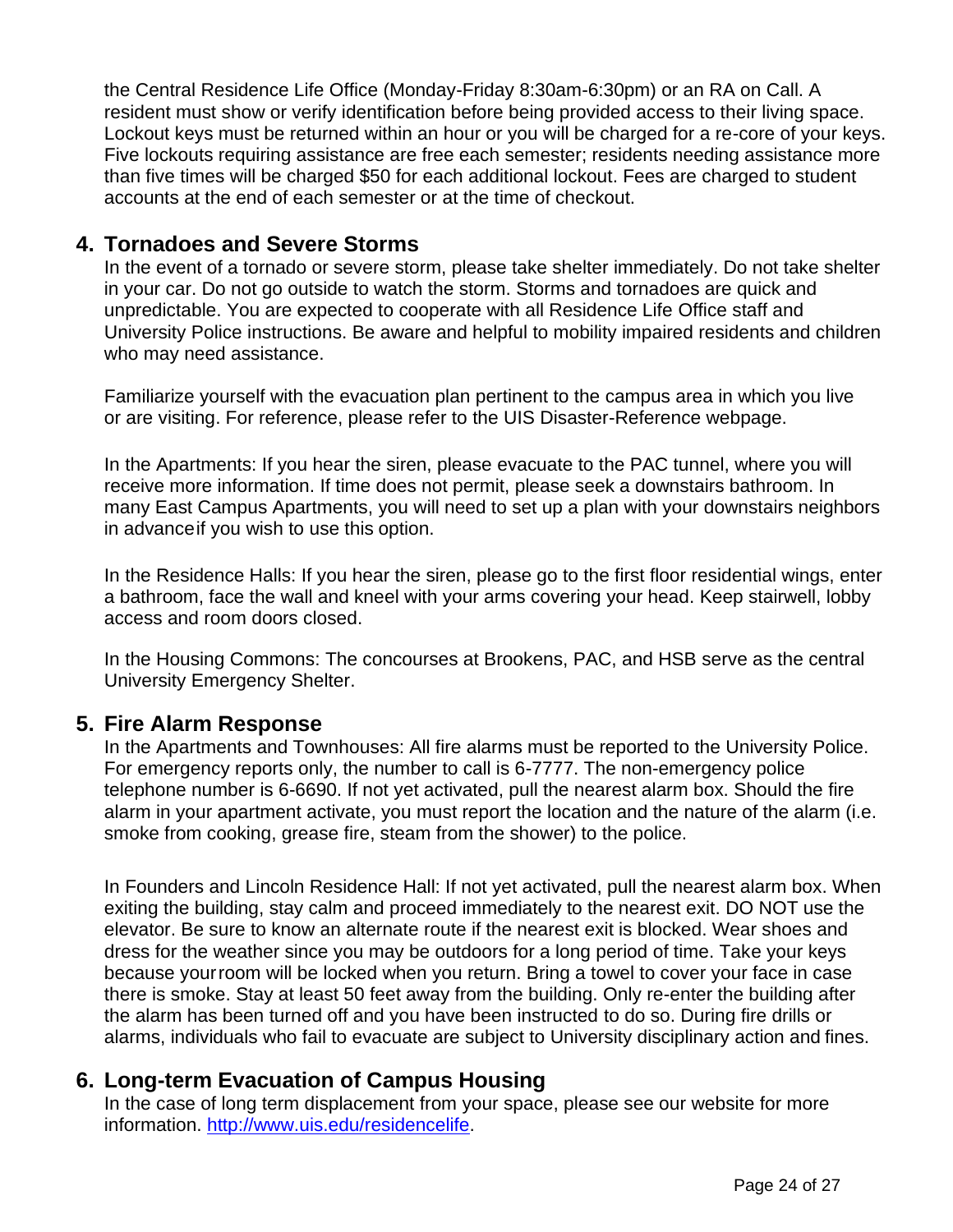## <span id="page-24-0"></span>**7. Heating**

Residents must keep the heat in their living unit at a sufficient level at all times to prevent freezing of water pipes. Damage caused by failure to adequately heat a living unit will be charged to the residents. Please set your thermostats to "heat" and "auto". The Townhouses have programmable thermostats. All heating and cooling systems run more efficiently when left at one constant temperature. During the heating season, no heating system should ever be turned off entirely.

In Sunflower and *unrenovated* Clover Courts, the baseboard heaters provide a supplemental heat source to your main furnace in the event of severe cold or heating emergencies. Be cautious when using your baseboard heaters, as they can get very hot and may ignite upholstery, clothing and other flammable items/substances that are too near them.

In Lincoln and Founders Residence Halls, the bedrooms have their own adjustable temperature controls, but the system can only produce heat in the heating season and cold air in the cooling season. Do not block the HVAC access panel or vents. We remind you that kerosene and oil heaters are prohibited.

## <span id="page-24-1"></span>**8. Severe Cold**

From mid-October until the following April it will be necessary to heat your living unit, otherwise the water pipes might freeze and cause considerable damage. Make sure that when temperatures of 55 degrees F or colder are predicted that the controls of your thermostat are set to "heat" and "auto" before doing so. Make sure that you have suitable clothing for cold weather.

## <span id="page-24-2"></span>**9. Snow and Ice Removal**

The Residence Life Office employs a crew of student snow shovelers, or alternatively a private snow removal company, to clear snow and ice from the decks, stairs and sidewalks in the housing areas. When a snowfall or icing occurs, the snow crew will begin clearing paths as quickly as possible and to the best of their ability. They will always address the apartments in which residents with mobility and vision impairments reside first.

## <span id="page-24-3"></span>**10. High Winds**

During high winds, Sunflower Court and Clover Court residents should close and lock all windows to prevent damage, including broken cranks, arms and shattered windows.

## <span id="page-24-4"></span>**11. Earthquake**

Springfield feels the seismic activity of the New Madrid fault. In an earthquake, get under a strong piece of furniture such as a desk or bed to avoid falling objects. If you are outside, stay outside in an open area. Do not try to enter or leave buildings during a tremor.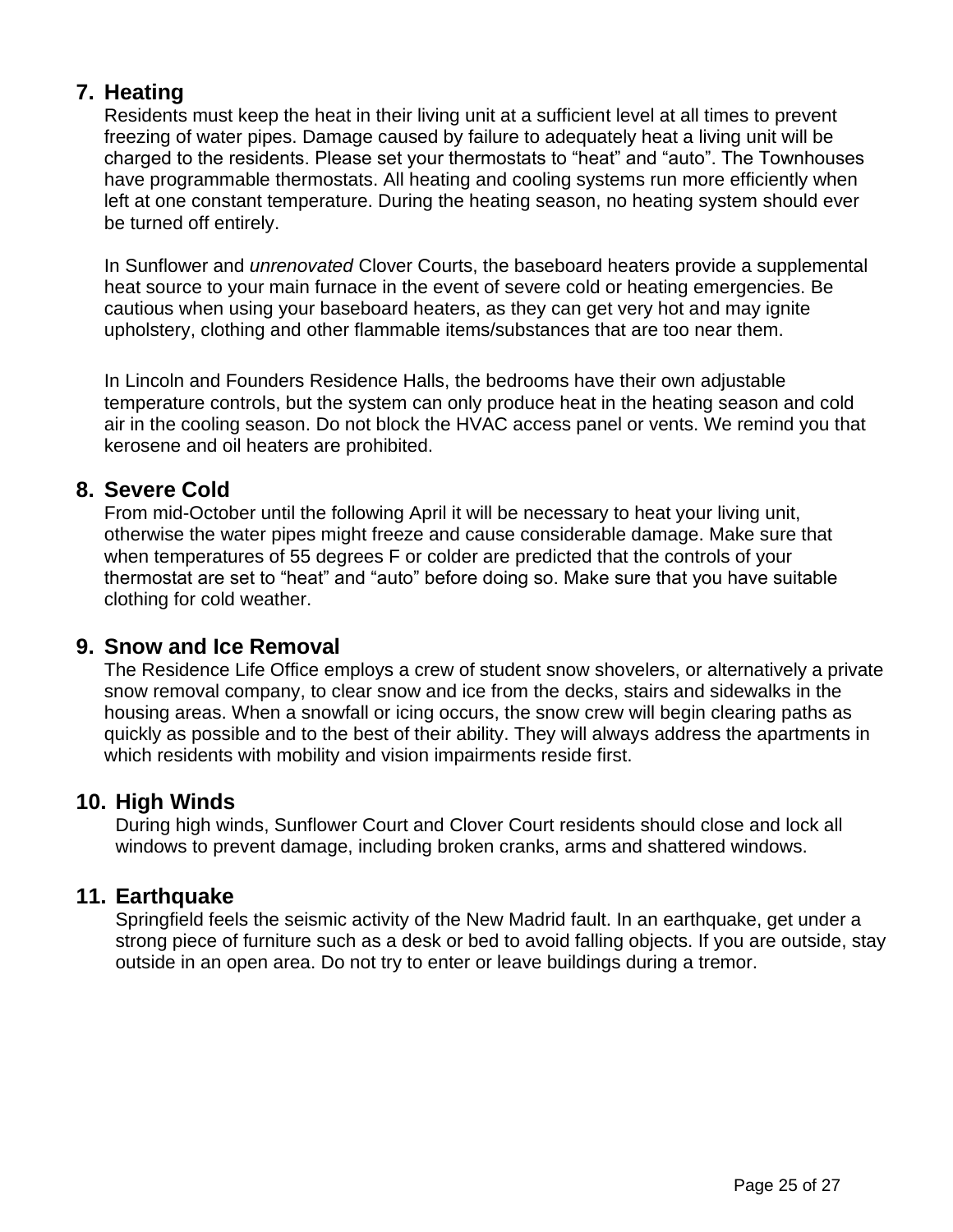## <span id="page-25-0"></span>**Department of Residence Life: Family Housing Guide**

*(Revised August 2019)*

#### <span id="page-25-1"></span>**1. Childcare and Public Schools**

Childcare is available on campus at the Cox Children's Center (located northeast of Bluebell Court), which accepts children from 6 weeks to 6 years of age. To enroll your child, please contact the [Cox](http://www.uis.edu/childcarecenter/) [Children's Center \(](http://www.uis.edu/childcarecenter/)217-206-6610) directly.

Lincoln Land Community College's Child Development Center (217-782-2450) is open to the public for care of children aged 15 months through 5 years. LLCC is adjacent to UIS and the Child Development Center is located on the bike path between the two campuses.

School-aged children residing on campus attend the highly regarded [Ball-Chatham public](http://www.chathamschools.org/)  [schools.](http://www.chathamschools.org/) School buses transport children from the housing area to all Chatham schools. School buses pick up near the entrance to Sunflower Court at about 7:30am and return them home at about 4:00pm.

Contact the school that your child will attend for more information about registration.

- a. Chatham Elementary (grades K-4): (217) 483-2411
- b. Ball Elementary (grades PreK-4): (217) 483-2414
- c. Glenwood Elementary (grades K-4): (217) 483-6704
- d. Glenwood Intermediate (grades 5-6): (217) 483-1183
- e. Glenwood Middle (grades 7-8): (217) 483-2481
- f. Glenwood High (grades 9-12): (217) 483-2424

#### <span id="page-25-2"></span>**2. Changes in Family Members**

Family housing residents must inform the Residence Life Office of any major changes in their residential household, such as: Marriage, divorce, or legal separation; Birth, adoption, or gain of legal guardianship of a child who will be residing on campus; Loss of legal guardianship of a child who was residing on campus; Death of a resident family member

#### <span id="page-25-3"></span>**3. University ID for Family Members**

Please refer to the [University ICard webpage f](http://www.icardnet.uillinois.edu/appPublicWebsite/)or more information.

#### <span id="page-25-4"></span>**4. Child Behavior Guidelines**

Residence Life is a living and learning environment composed of people of all ages. Please review the following guidelines for residents under the age of 17 who reside in UIS Campus Housing:

The Residence Life Office is obligated to report evidence of child abuse or neglect to the Illinois Department of Children and Family Services.

Parents and/or guardians are responsible for the supervision of their children at all times. Children under 7 must be supervised by an adult (person over 17) at all times and may not be issued a lock out key at any time.

Children must be accompanied at all times in campus residential areas including offices, recreational areas, and campus buildings and to any event held on University property.